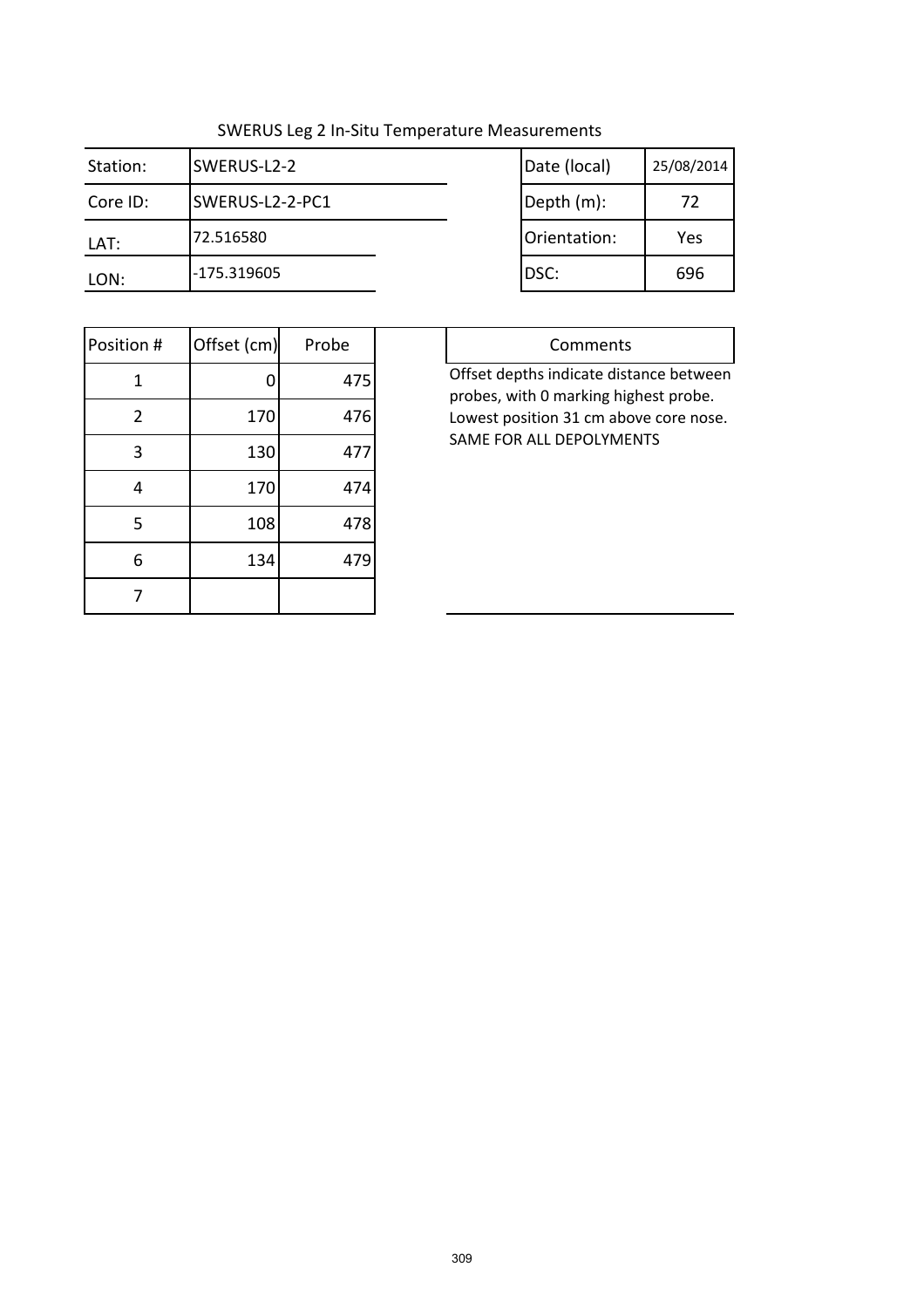| Station: | SWERUS-L2-4     | Date (local) | 25/08/2014 |
|----------|-----------------|--------------|------------|
| Core ID: | SWERUS-L2-4-PC1 | Depth (m):   | 120        |
| LAT:     | 72.838669       | Orientation: | Yes        |
| LON:     | $-175.727122$   | DSC:         | 696        |

| Date (local) | 25/08/2014 |
|--------------|------------|
| Depth (m):   | 120        |
| Orientation: | Yes        |
| DSC:         | 696        |

| Position #     | Offset (cm) | Probe |  |
|----------------|-------------|-------|--|
| 1              | 0           | 463   |  |
| $\overline{2}$ | 300         | 461   |  |
| 3              | 170         | 459   |  |
| 4              | 108         | 458   |  |
| 5              | 134         | 457   |  |
| 6              |             |       |  |
|                |             |       |  |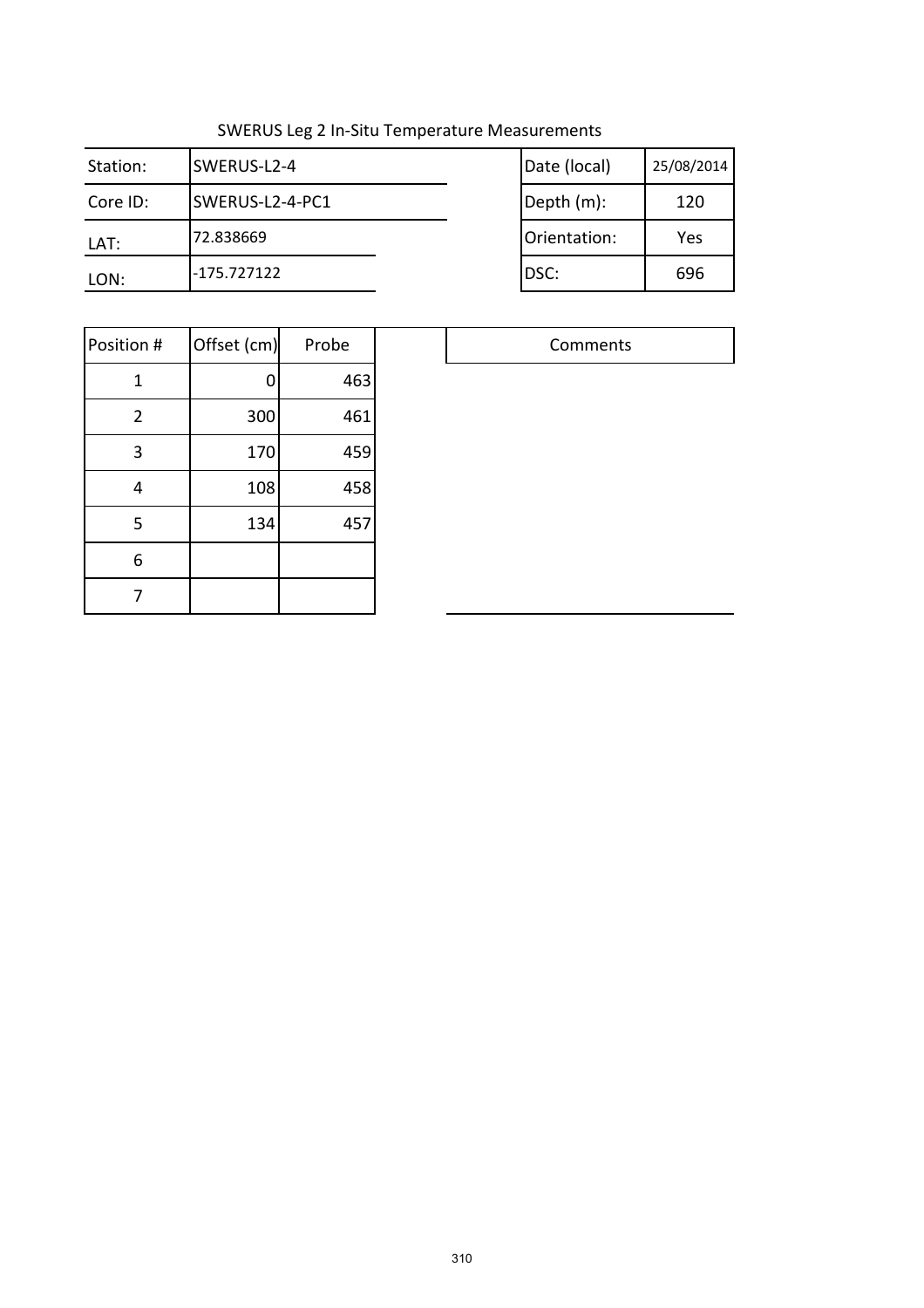| Station: | SWERUS-L2-6     | Date (local) | 27/08/2014 |
|----------|-----------------|--------------|------------|
| Core ID: | SWERUS-L2-6-GC1 | Depth (m):   | 353        |
| LAT:     | 74.965096       | Orientation: | No         |
| LON:     | 179.790905      | DSC:         |            |

| Date (local) | 27/08/2014 |
|--------------|------------|
| Depth (m):   | 353        |
| Orientation: | N٥         |
| DSC:         |            |

| Position #     | Offset (cm) | Probe |
|----------------|-------------|-------|
| 1              | 0           | 462   |
| $\overline{2}$ | 90          | 474   |
| 3              | 142         | 477   |
| 4              |             |       |
| 5              |             |       |
| 6              |             |       |
|                |             |       |

| 1 probe failed during run |  |
|---------------------------|--|
|---------------------------|--|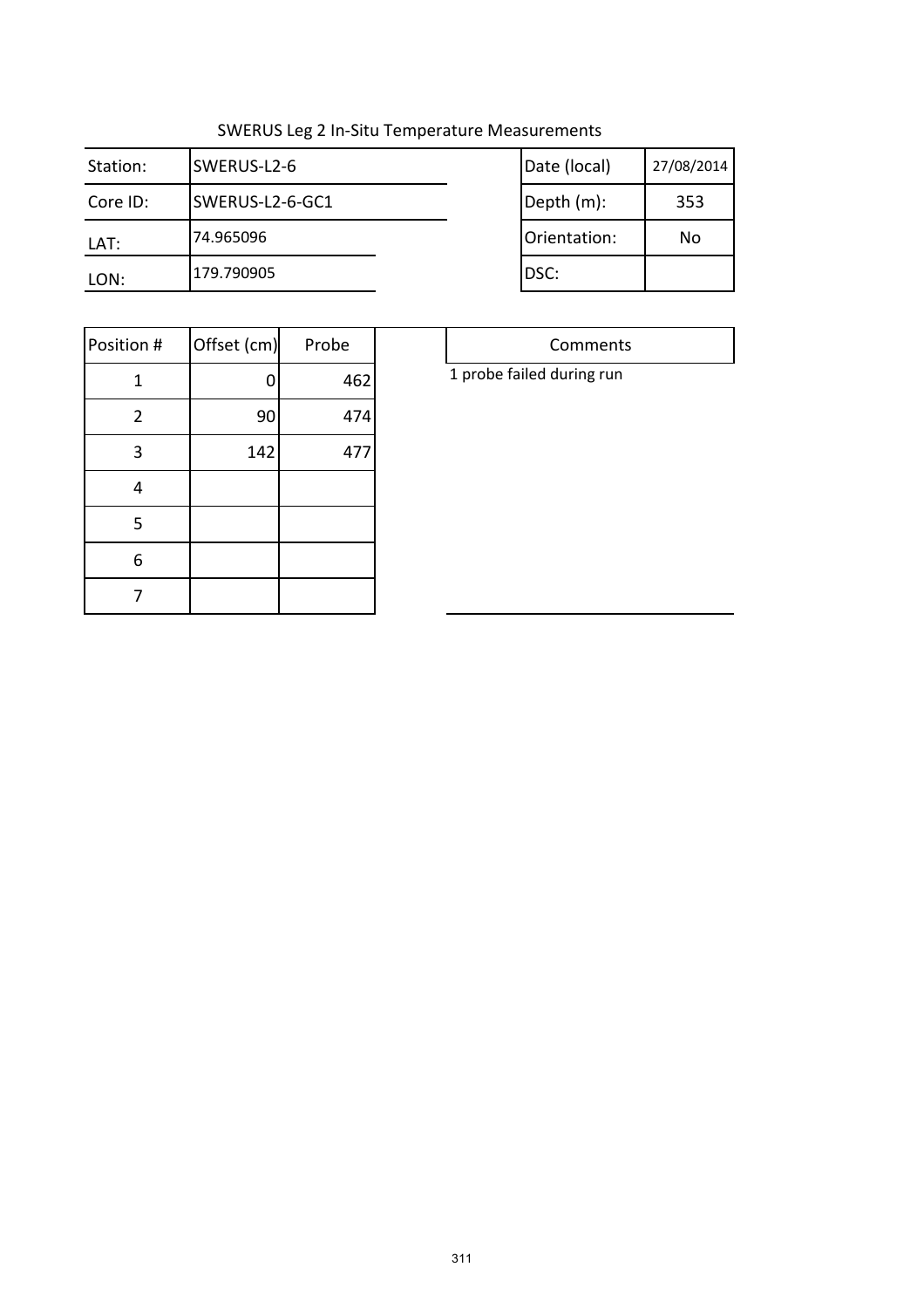| Station: | <b>Station 7</b> | Date (local) | 27/08/2014 |
|----------|------------------|--------------|------------|
| Core ID: | SWERUS-L2-7-GC1  | Depth (m):   | 392        |
| LAT:     | 74.993181        | Orientation: | Yes        |
| LON:     | 179.819559       | DSC:         | 689        |

| Date (local) | 27/08/2014 |
|--------------|------------|
| Depth (m):   | 392        |
| Orientation: | Yes        |
| DSC:         | 689        |

| Position #     | Offset (cm) | Probe |  |
|----------------|-------------|-------|--|
| 1              | U           | 470   |  |
| $\overline{2}$ | 276         | 463   |  |
| 3              | 185         | 457   |  |
| 4              |             |       |  |
| 5              |             |       |  |
| 6              |             |       |  |
|                |             |       |  |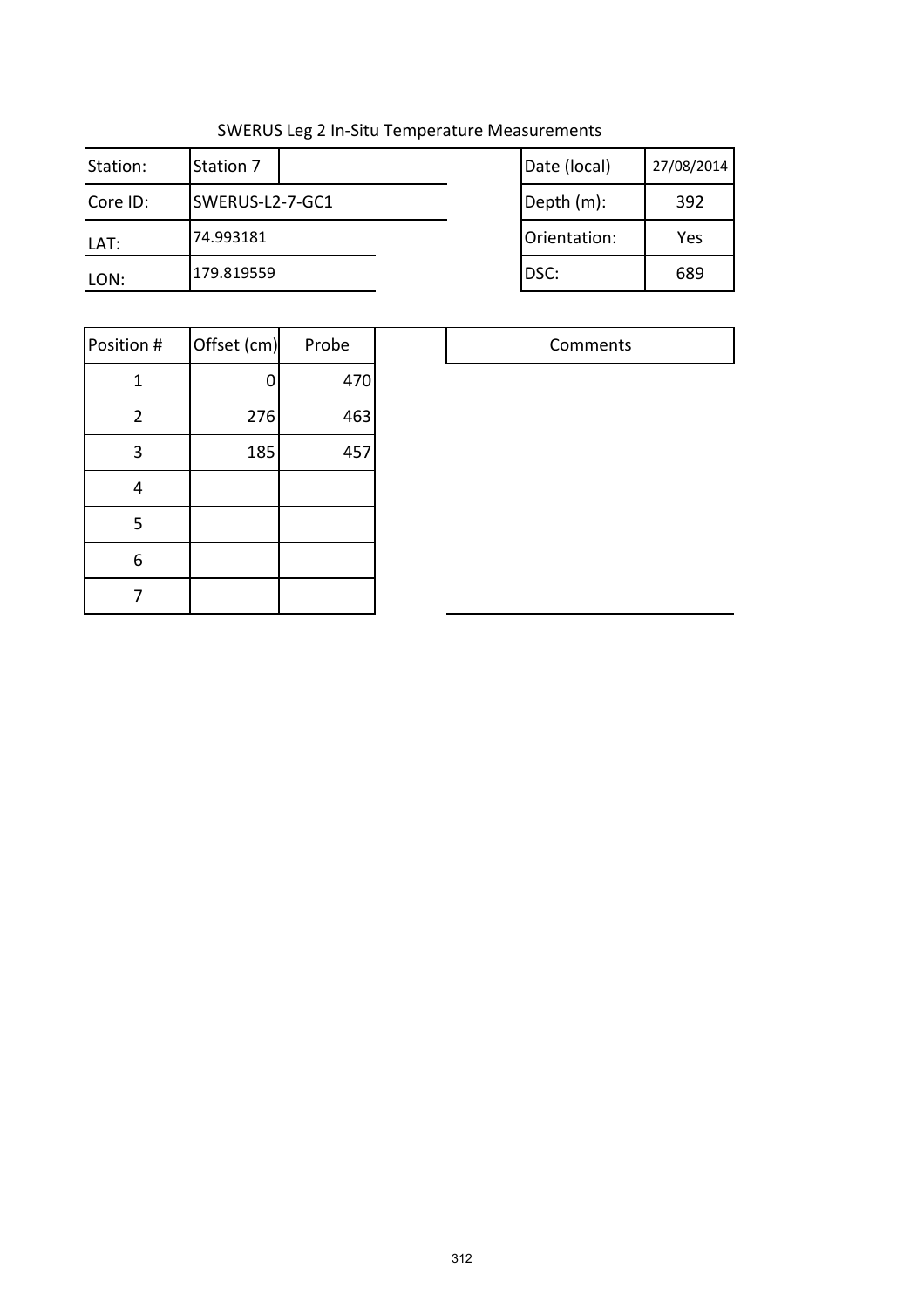Τ

| Station: | Station 8       | Date (local) | 28/08/2014 |
|----------|-----------------|--------------|------------|
| Core ID: | SWERUS-L2-8-GC1 | Depth (m):   | 555        |
| LAT:     | 75.179820       | Orientation: | No         |
| LON:     | 179.837674      | DSC:         |            |

| Date (local) | 28/08/2014 |
|--------------|------------|
| Depth (m):   | 555        |
| Orientation: | N٥         |
| DSC:         |            |

| Position #     | Offset (cm) | Probe |
|----------------|-------------|-------|
| 1              |             | 476   |
| $\overline{2}$ | 276         | 470   |
| 3              | 185         | 457   |
| 4              |             |       |
| 5              |             |       |
| 6              |             |       |
|                |             |       |

| Only 80-90 second equilibration time. |
|---------------------------------------|
|                                       |
|                                       |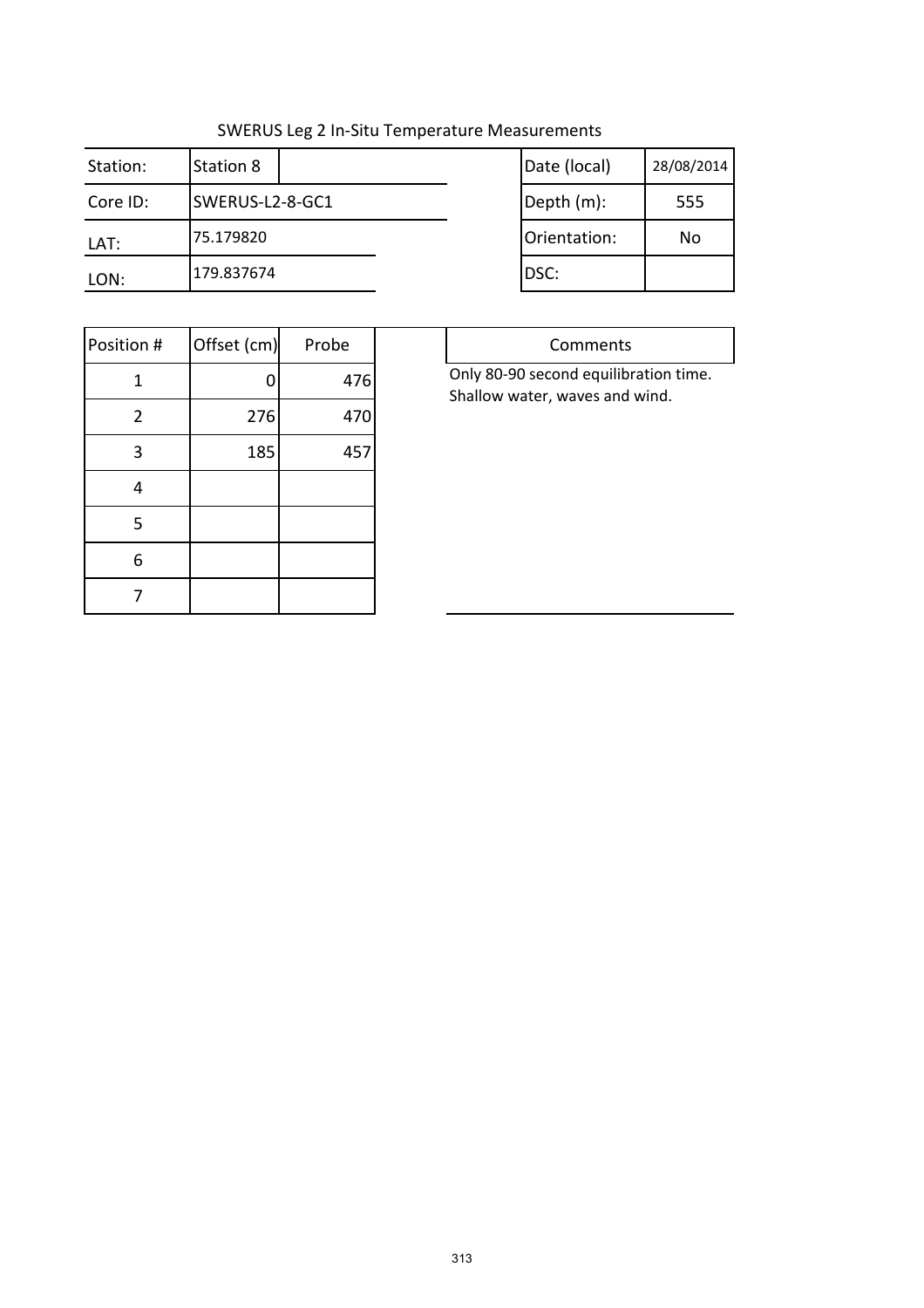| Station: | SWERUS-L2-8     | Date (local) | 28/08/2014 |
|----------|-----------------|--------------|------------|
| Core ID: | SWERUS-L2-8-PC1 | Depth (m):   | 515        |
| LAT:     | 75.135093       | Orientation: | Yes        |
| LON:     | 179.851639      | DSC:         | 696        |

| Date (local) | 28/08/2014 |
|--------------|------------|
| Depth (m):   | 515        |
| Orientation: | Yes        |
| DSC:         | 696        |

| Position #     | Offset (cm) | Probe |
|----------------|-------------|-------|
| 1              |             | 477   |
| $\overline{2}$ | 255         | 474   |
| 3              | 153         | 470   |
| 4              | 338         | 463   |
| 5              | 194         | 457   |
| 6              |             |       |
|                |             |       |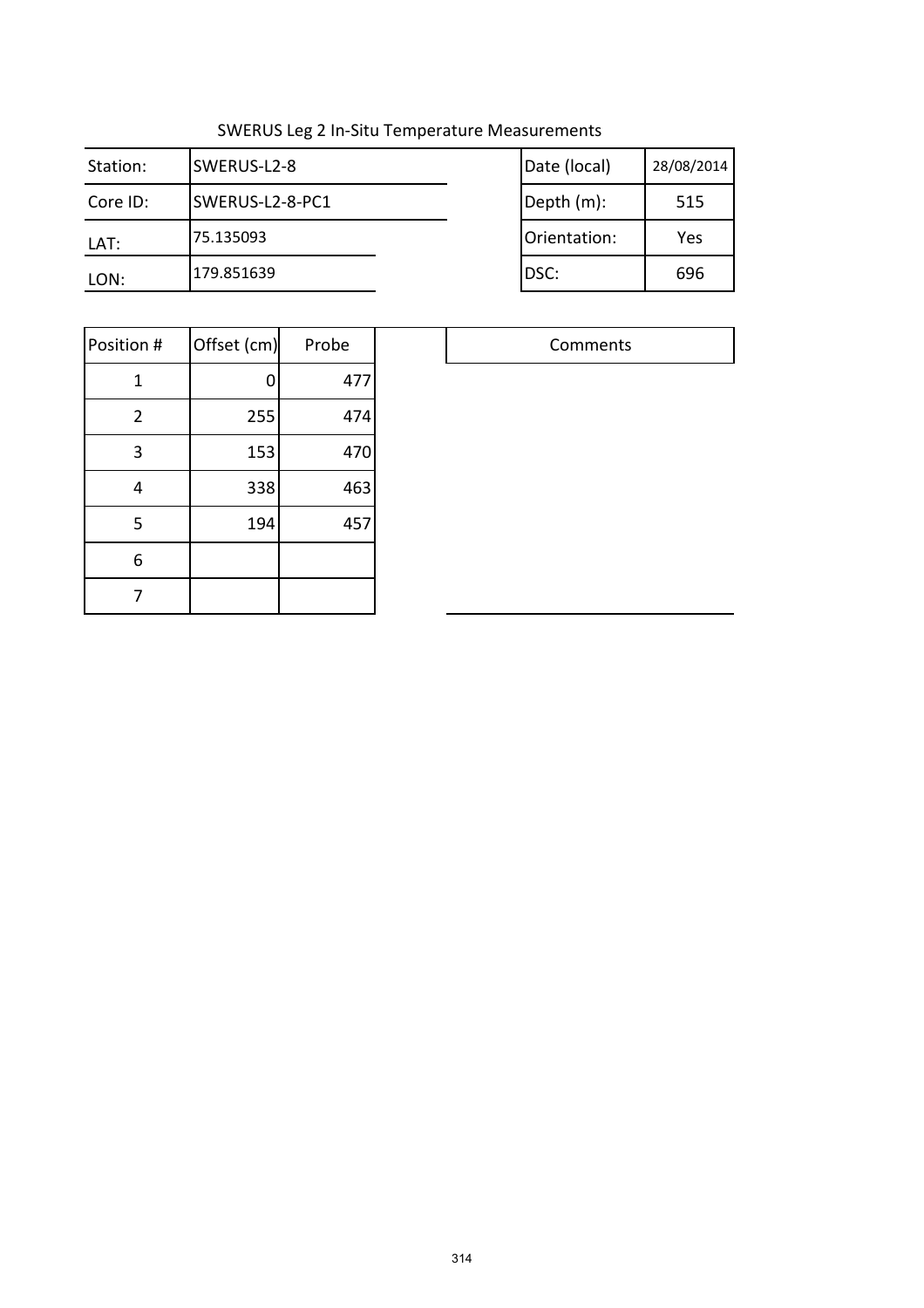| Station: | SWERUS-L2-9     | Date (local) | 30/08/2014 |
|----------|-----------------|--------------|------------|
| Core ID: | SWERUS-L2-9-GC1 | Depth (m):   | 475        |
| LAT:     | 75.076126       | Orientation: | Yes        |
| LON:     | -179.926110     | DSC:         | 700        |

| Date (local) | 30/08/2014 |
|--------------|------------|
| Depth (m):   | 475        |
| Orientation: | Yes        |
| DSC:         | 700        |

| Position #     | Offset (cm) | Probe |  |
|----------------|-------------|-------|--|
| 1              | 0           | 477   |  |
| $\overline{2}$ | 79          | 474   |  |
| 3              | 87          | 470   |  |
| 4              | 109.5       | 463   |  |
| 5              |             |       |  |
| 6              |             |       |  |
|                |             |       |  |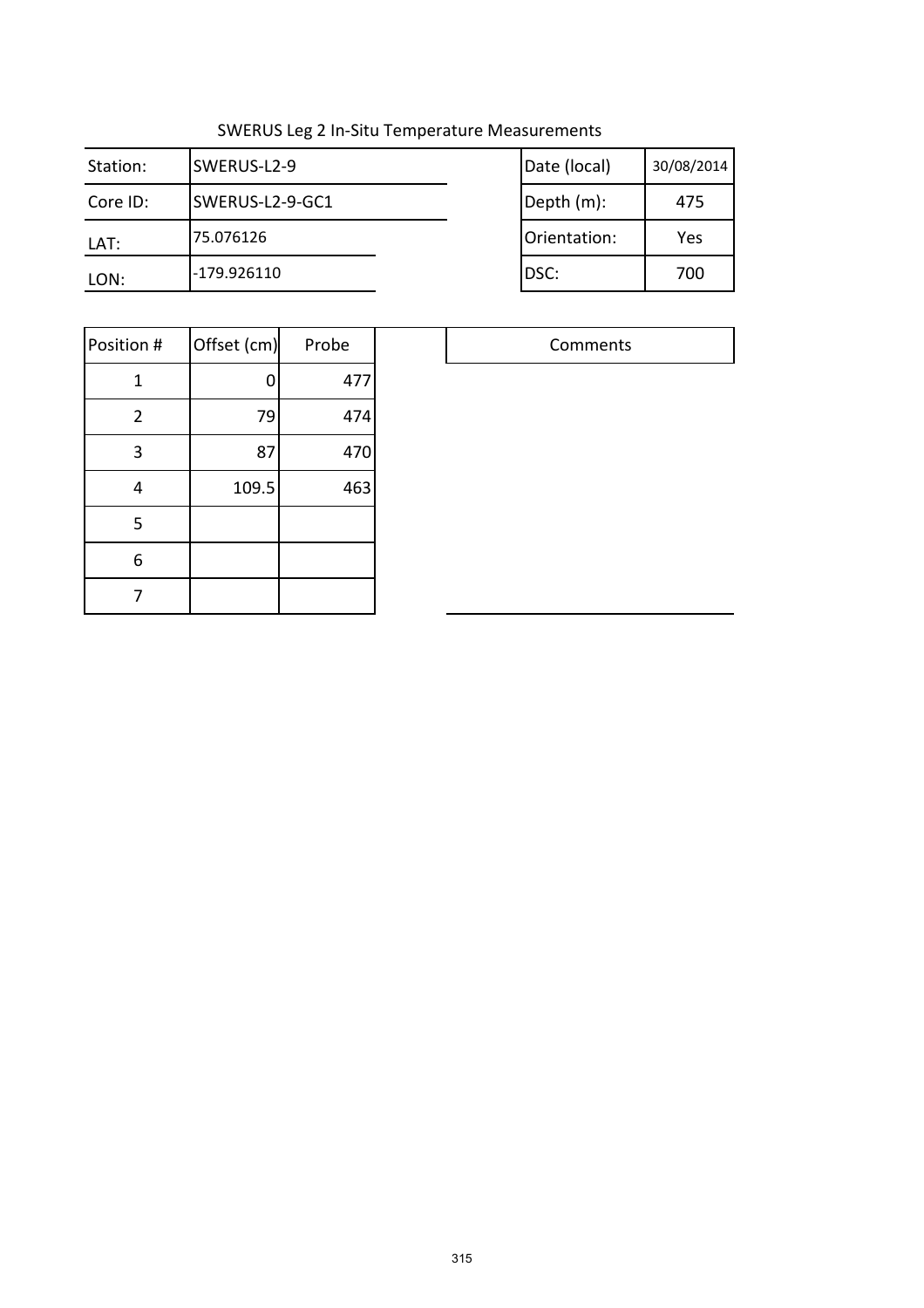$\overline{\phantom{a}}$ 

| Station: | SWERUS-L2-10     | Date (local) | 30/08/2014 |
|----------|------------------|--------------|------------|
| Core ID: | SWERUS-L2-10-GC1 | Depth (m):   | 1000       |
| LAT:     | 75.503513        | Orientation: | Yes        |
| LON:     | -179.099796      | IDSC:        | 700        |

| Date (local) | 30/08/2014 |
|--------------|------------|
| Depth (m):   | 1000       |
| Orientation: | Yes        |
| DSC:         | 700        |

| Position #     | Offset (cm) | Probe |
|----------------|-------------|-------|
| 1              | 0           | 477   |
| $\overline{2}$ | 125.5       | 474   |
| 3              | 115         | 463   |
| 4              | 178         | 457   |
| 5              | 129         | 470   |
| 6              |             |       |
|                |             |       |

| Comments                            |
|-------------------------------------|
| Temperature probes were left in for |
| GC's 10 and 11.                     |
|                                     |
|                                     |
|                                     |
|                                     |
|                                     |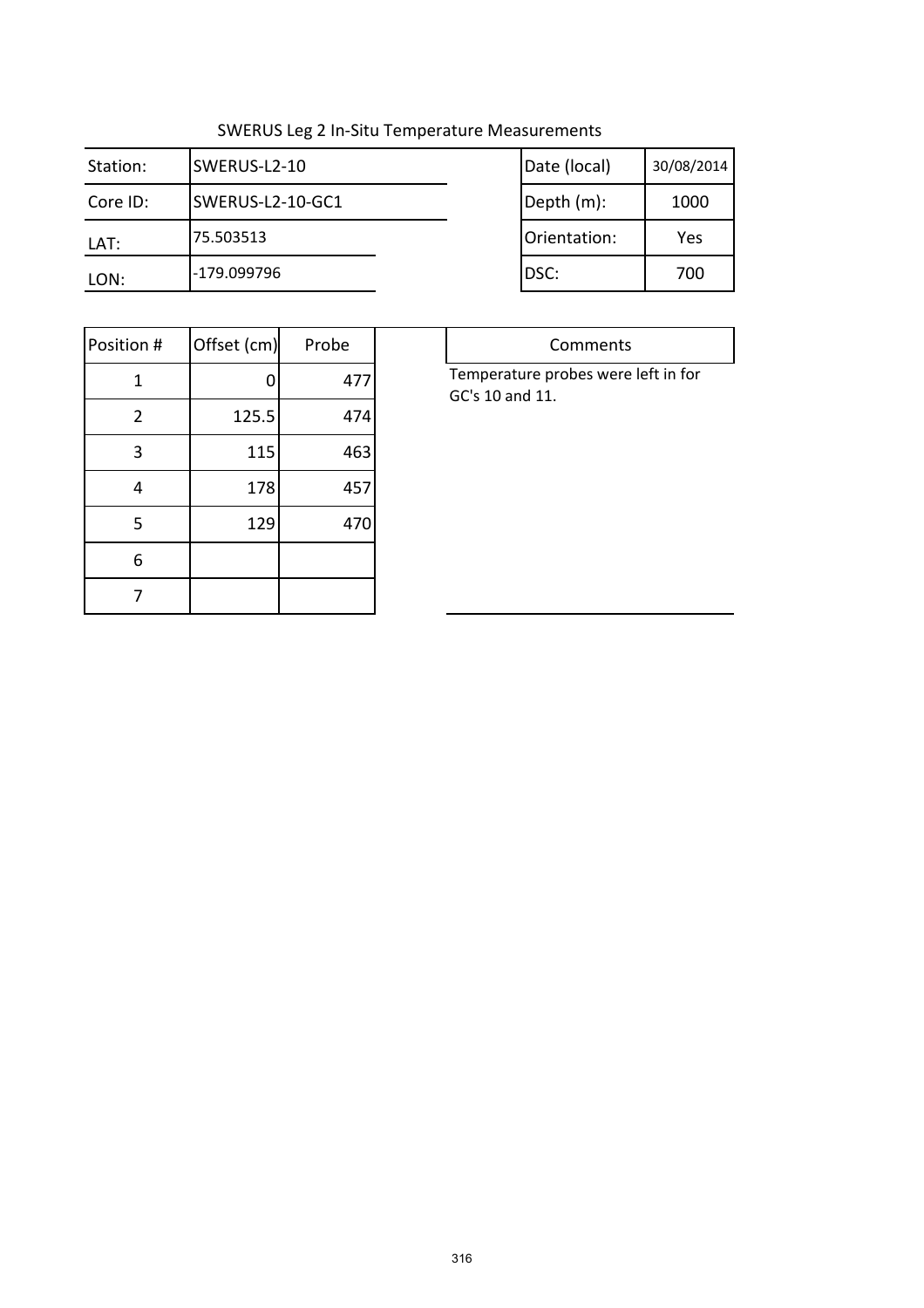| Station: | SWERUS-L2-11     | Date (local) | 30/08/2014 |
|----------|------------------|--------------|------------|
| Core ID: | SWERUS-L2-11-GC1 | Depth (m):   | 1018       |
| LAT:     | 75.498605        | Orientation: | Yes        |
| LON:     | -178.880571      | IDSC:        | 700        |

| Date (local) | 30/08/2014 |
|--------------|------------|
| Depth (m):   | 1018       |
| Orientation: | Yes        |
| DSC:         | 700        |

| Position #     | Offset (cm) | Probe |
|----------------|-------------|-------|
| 1              | 0           | 477   |
| $\overline{2}$ | 125.5       | 474   |
| 3              | 115         | 463   |
| 4              | 178         | 457   |
| 5              | 129         | 470   |
| 6              |             |       |
|                |             |       |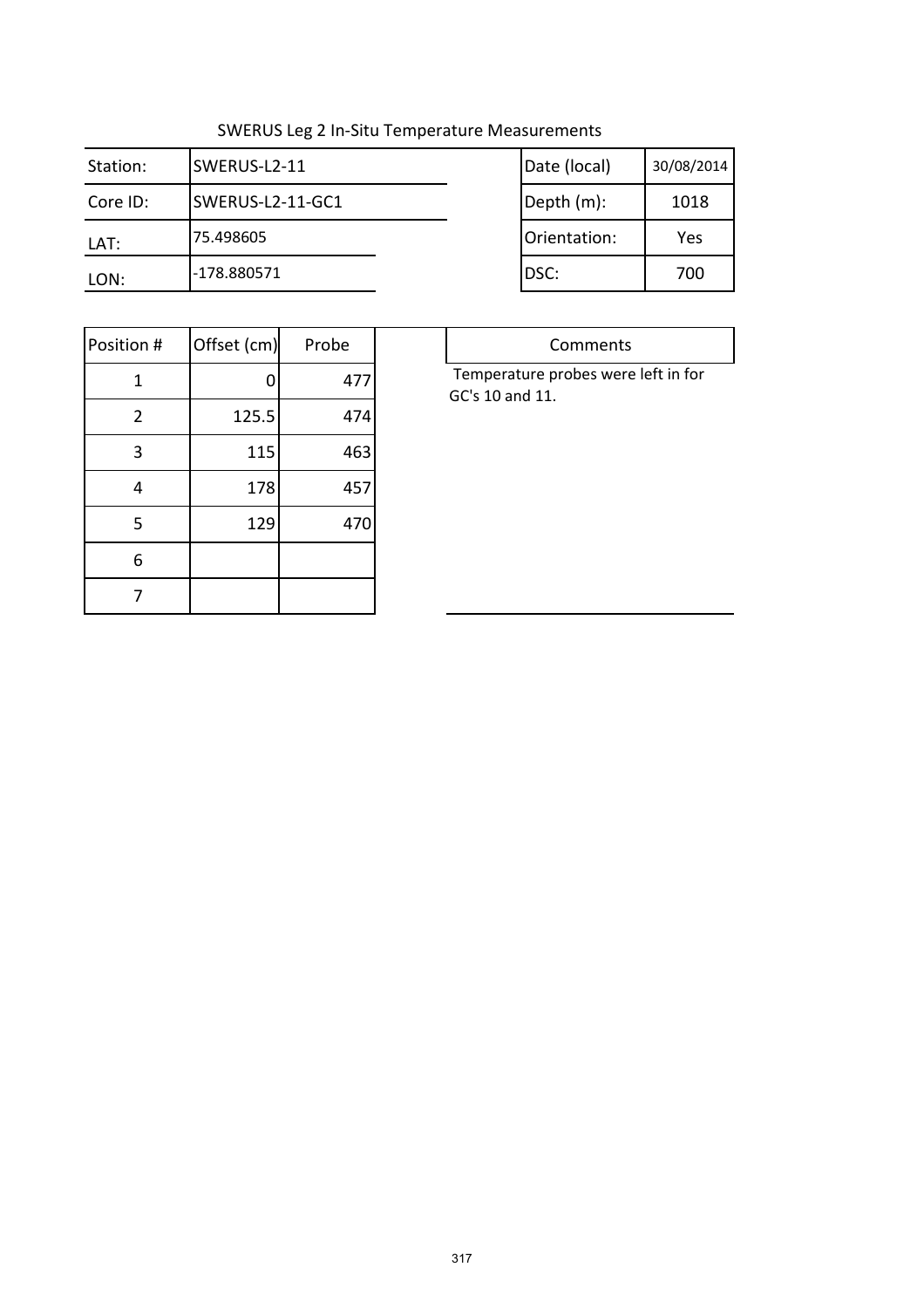| Station: | SWERUS-L2-12     | Date (local) | 31/08/2014 |
|----------|------------------|--------------|------------|
| Core ID: | SWERUS-L2-12-PC1 | Depth (m):   | 384        |
| LAT:     | 175.015920       | Orientation: | Yes        |
| LON:     | 179.752775       | IDSC:        | 700        |

| Date (local) | 31/08/2014 |
|--------------|------------|
| Depth (m):   | 384        |
| Orientation: | Yes        |
| DSC:         | 700        |

| Position # | Offset (cm) | Probe |
|------------|-------------|-------|
| 1          | 0           | 477   |
| 2          | 253         | 474   |
| 3          | 150         | 470   |
| 4          | 144         | 463   |
| 5          | 162.5       | 457   |
| 6          |             |       |
|            |             |       |

| Comments                                                                        |
|---------------------------------------------------------------------------------|
| Offet depths indicate distance between                                          |
| probes, with 0 marking highest probe.<br>Lowest position 31 cm above core nose. |
|                                                                                 |
|                                                                                 |
|                                                                                 |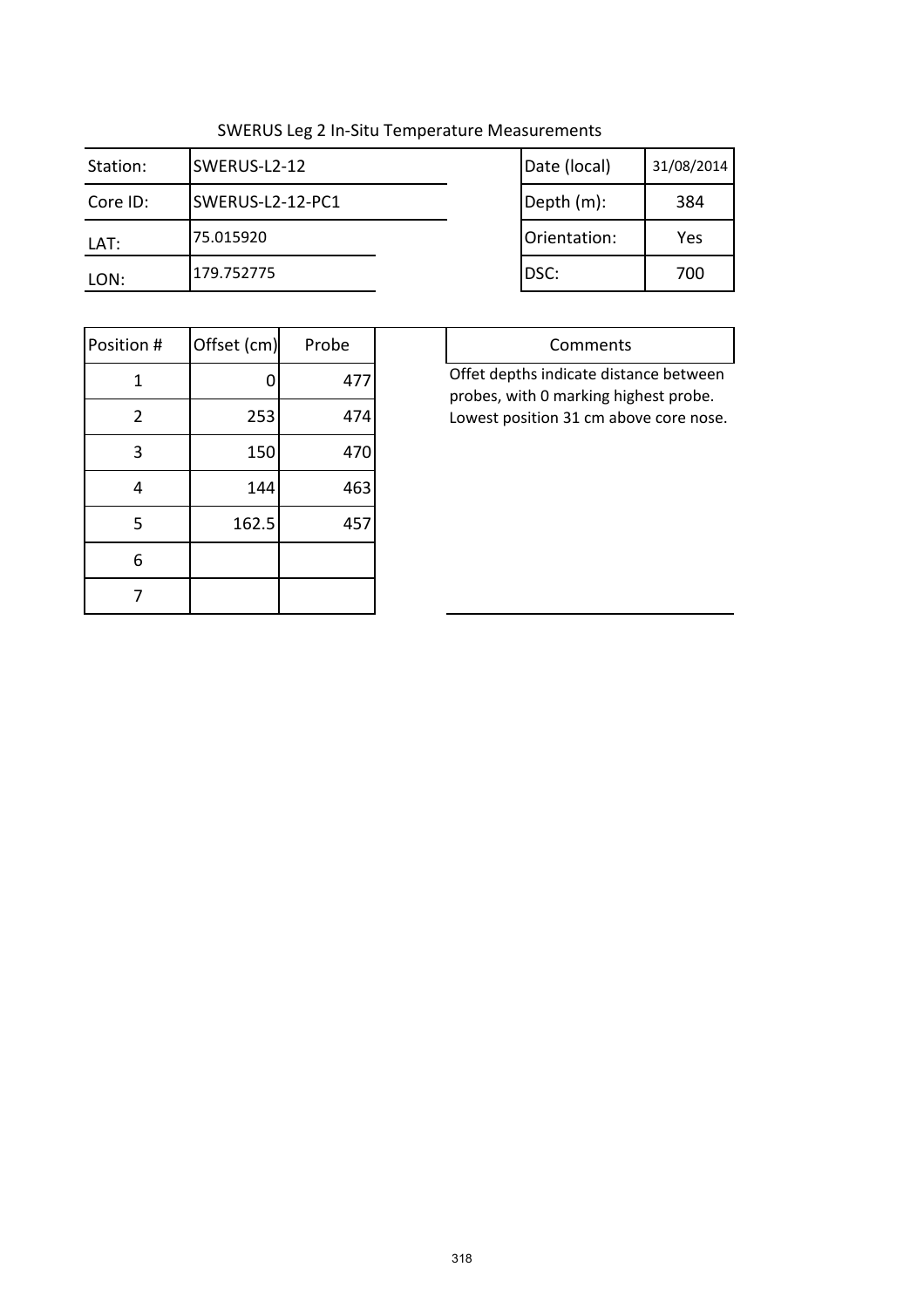| Station: | SWERUS-L2-13     | Date (local) | 02/09/2014 |
|----------|------------------|--------------|------------|
| Core ID: | SWERUS-L2-13-GC1 | Depth (m):   | 1109       |
| LAT:     | 76.199546        | Orientation: | Yes        |
| LON:     | -179.262114      | DSC:         | 700        |

| Date (local) | 02/09/2014 |
|--------------|------------|
| Depth (m):   | 1109       |
| Orientation: | Yes        |
| DSC:         | 700        |

| Position #     | Offset (cm) | Probe |
|----------------|-------------|-------|
| 1              | 0           | 477   |
| $\overline{2}$ | 125.5       | 474   |
| 3              | 113         | 470   |
| 4              | 180         | 463   |
| 5              | 129         | 457   |
| 6              |             |       |
|                |             |       |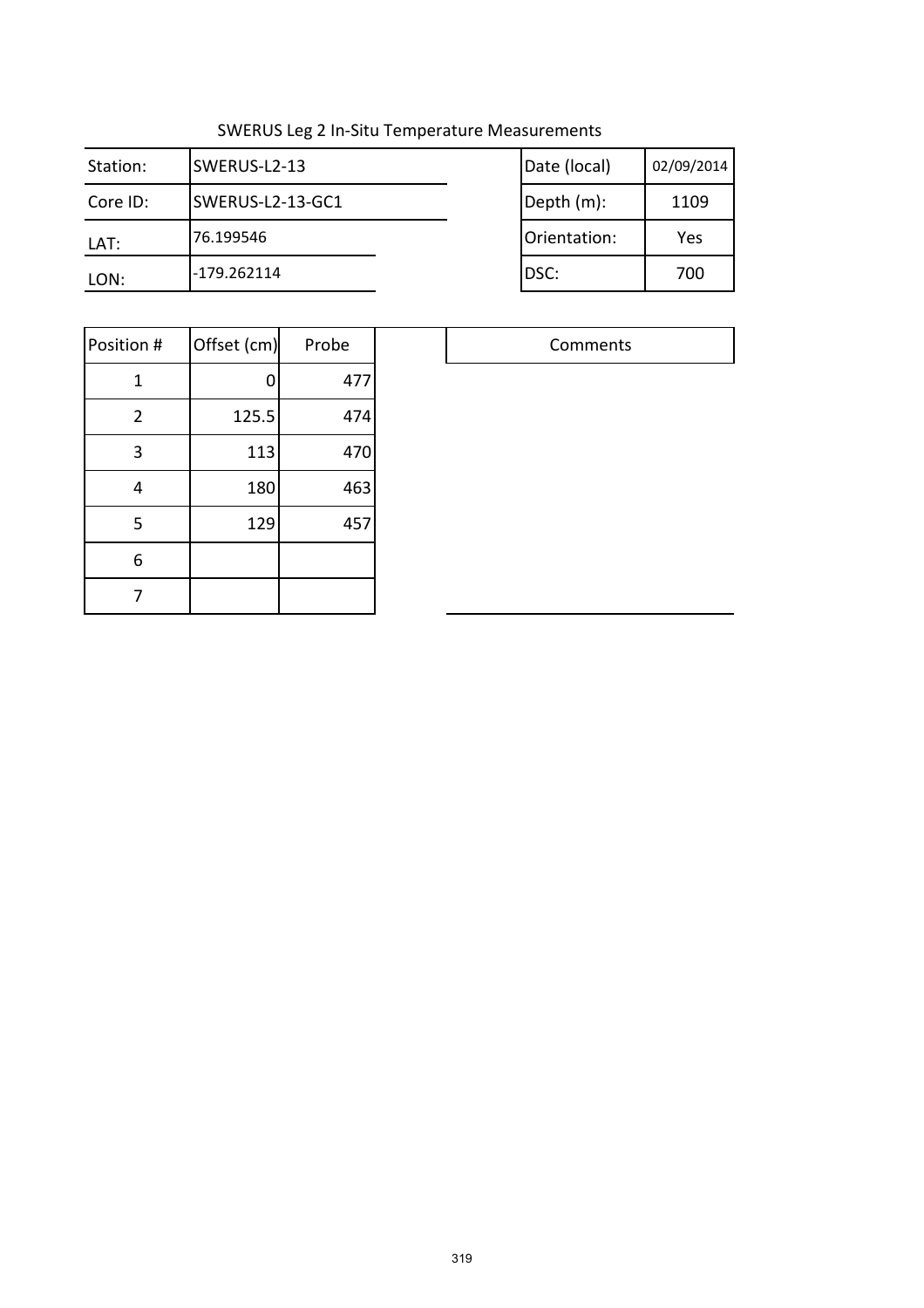| Station: | SWERUS-L2-13     | Date (local) | 02/09/2014 |
|----------|------------------|--------------|------------|
| Core ID: | SWERUS-L2-13-PC1 | Depth (m):   | 1119       |
| LAT:     | 76.180605        | Orientation: | Yes        |
| LON:     | -179.289132      | DSC:         | 689        |

| Date (local) | 02/09/2014 |
|--------------|------------|
|              |            |
| Depth (m):   | 1119       |
|              |            |
| Orientation: | Yes        |
| DSC:         | 689        |
|              |            |

| Position #     | Offset (cm) | Probe |  |
|----------------|-------------|-------|--|
| 1              | 0           | 477   |  |
| $\overline{2}$ | 253         | 474   |  |
| 3              | 150.5       | 470   |  |
| 4              | 144         | 463   |  |
| 5              | 167         | 457   |  |
| 6              |             |       |  |
|                |             |       |  |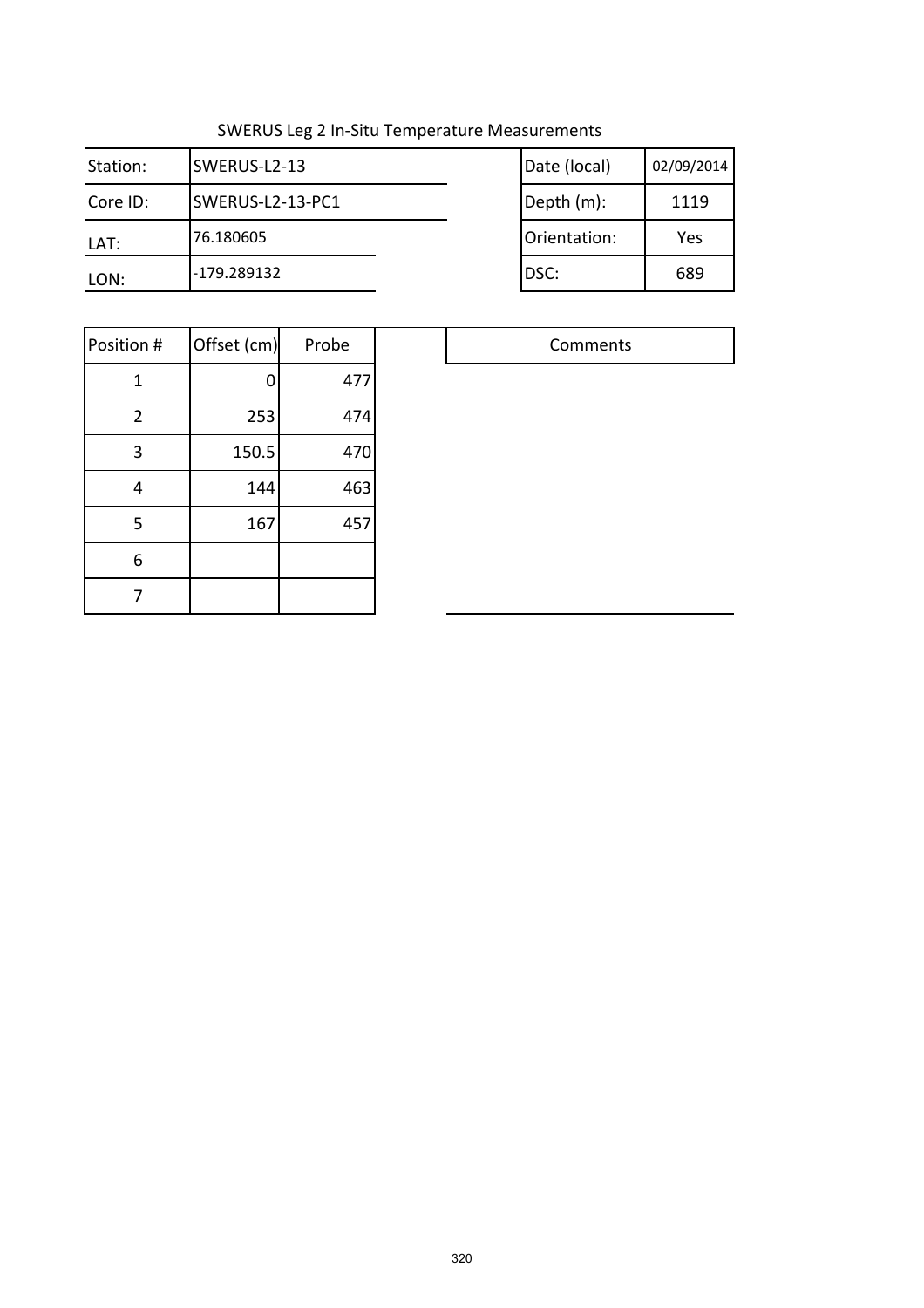| Station: | SWERUS-L2-14     | Date (local) | 03/09/2014 |
|----------|------------------|--------------|------------|
| Core ID: | SWERUS-L2-14-GC1 | Depth (m):   | 737        |
| LAT:     | 76.368032        | Orientation: | Yes        |
| LON:     | 176.432491       | DSC:         | 689        |

| Date (local) | 03/09/2014 |
|--------------|------------|
| Depth (m):   | 737        |
| Orientation: | Yes        |
| DSC:         | 689        |

| Position #     | Offset (cm) | Probe |
|----------------|-------------|-------|
| 1              | 0           | 477   |
| $\overline{2}$ | 125.5       | 474   |
| 3              | 113         | 470   |
| 4              | 164         | 463   |
| 5              | 143.5       | 457   |
| 6              |             |       |
|                |             |       |

Comments Check carefully.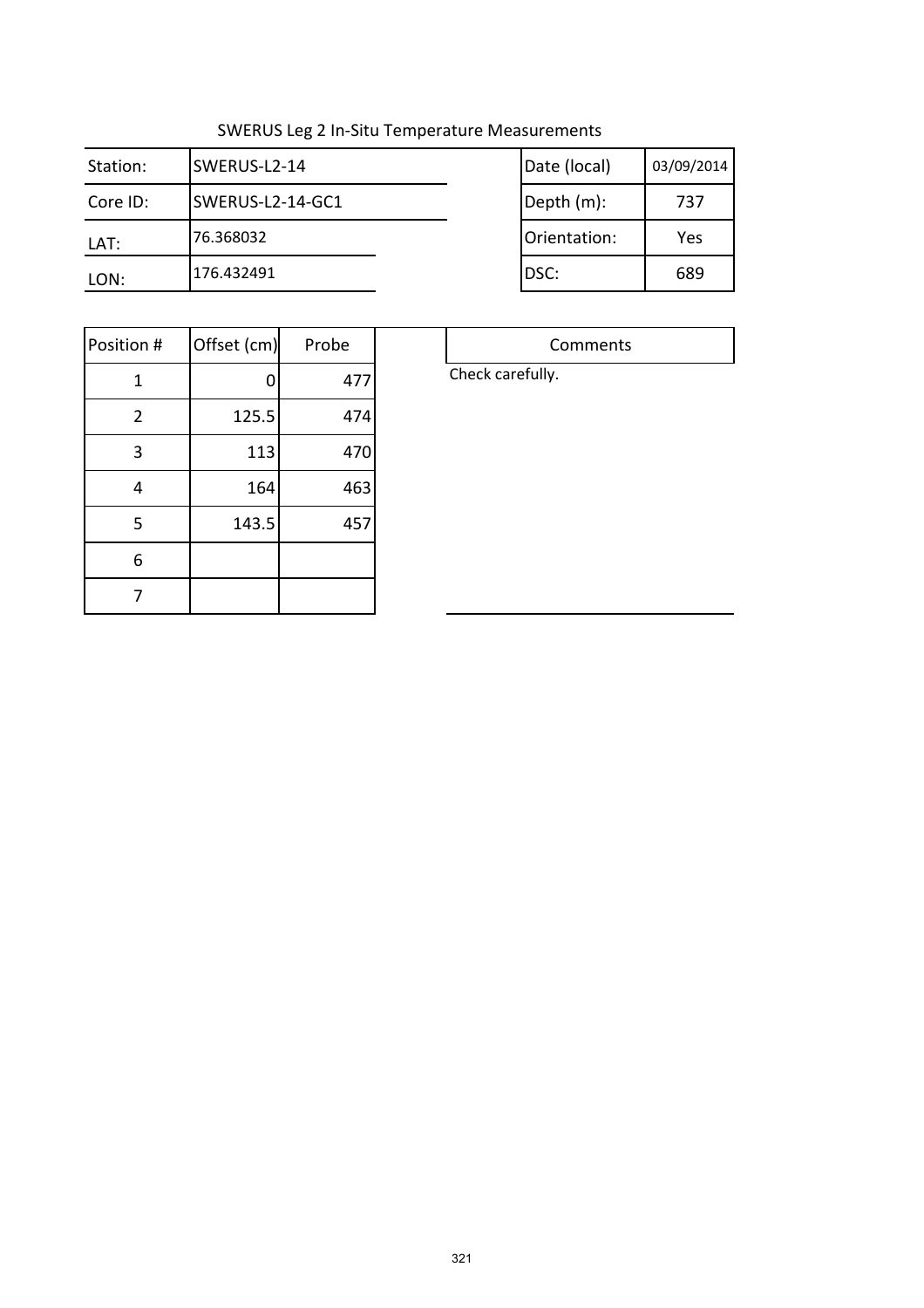$\top$ 

| Station: | SWERUS-L2-15     | Date (local) | 03/09/2014 |
|----------|------------------|--------------|------------|
| Core ID: | SWERUS-L2-15-GC1 | Depth (m):   | 504        |
| LAT:     | 76.323278        | Orientation: | Yes        |
| LON:     | 175.898134       | DSC:         | 689        |

|              | 03/09/2014 |
|--------------|------------|
| Date (local) |            |
| Depth (m):   | 504        |
| Orientation: | Yes        |
| DSC:         | 689        |

| Position #     | Offset (cm) | Probe |
|----------------|-------------|-------|
| 1              | 0           | 477   |
| $\overline{2}$ | 125.5       | 474   |
| 3              | 113         | 470   |
| 4              | 164         | 463   |
| 5              | 143.5       | 457   |
| 6              |             |       |
|                |             |       |

| Comments                     |  |  |
|------------------------------|--|--|
| Only 3 probes seemed to have |  |  |
| pentrated. Check carefully.  |  |  |
|                              |  |  |
|                              |  |  |
|                              |  |  |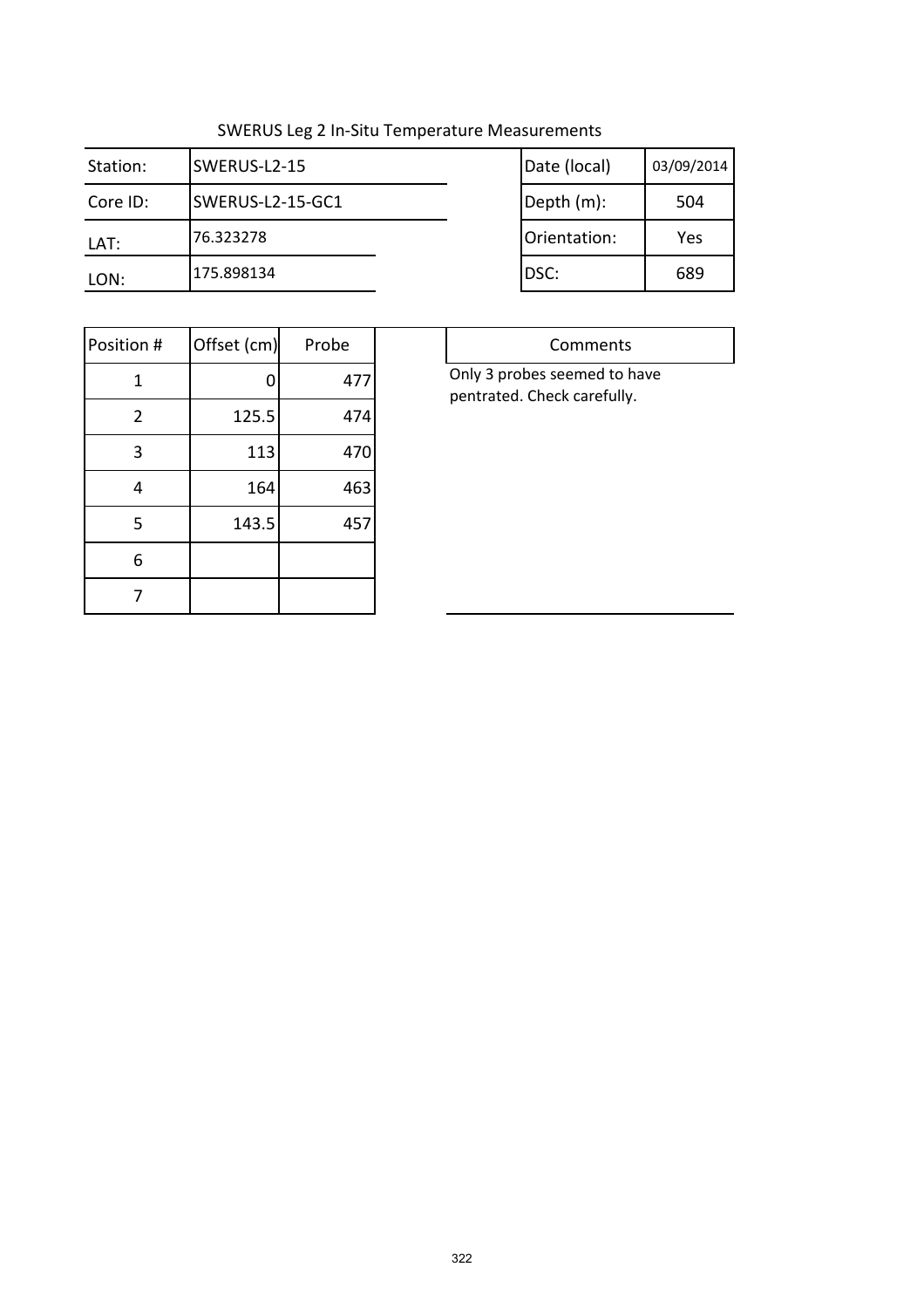| Station: | SWERUS-L2-16     | Date (local) | 04/09/2014 |
|----------|------------------|--------------|------------|
| Core ID: | SWERUS-L2-16-GC1 | Depth (m):   | 991        |
| LAT:     | 76.502192        | Orientation: | Yes        |
| LON:     | 176.648144       | DSC:         | 689        |

| Date (local) | 04/09/2014 |
|--------------|------------|
| Depth (m):   | 991        |
| Orientation: | Yes        |
| DSC:         | 689        |

| Position #     | Offset (cm) | Probe |  |
|----------------|-------------|-------|--|
| 1              |             | 477   |  |
| $\overline{2}$ | 125.5       | 474   |  |
| 3              | 113         | 470   |  |
| 4              | 164         | 463   |  |
| 5              | 143.5       | 457   |  |
| 6              |             |       |  |
|                |             |       |  |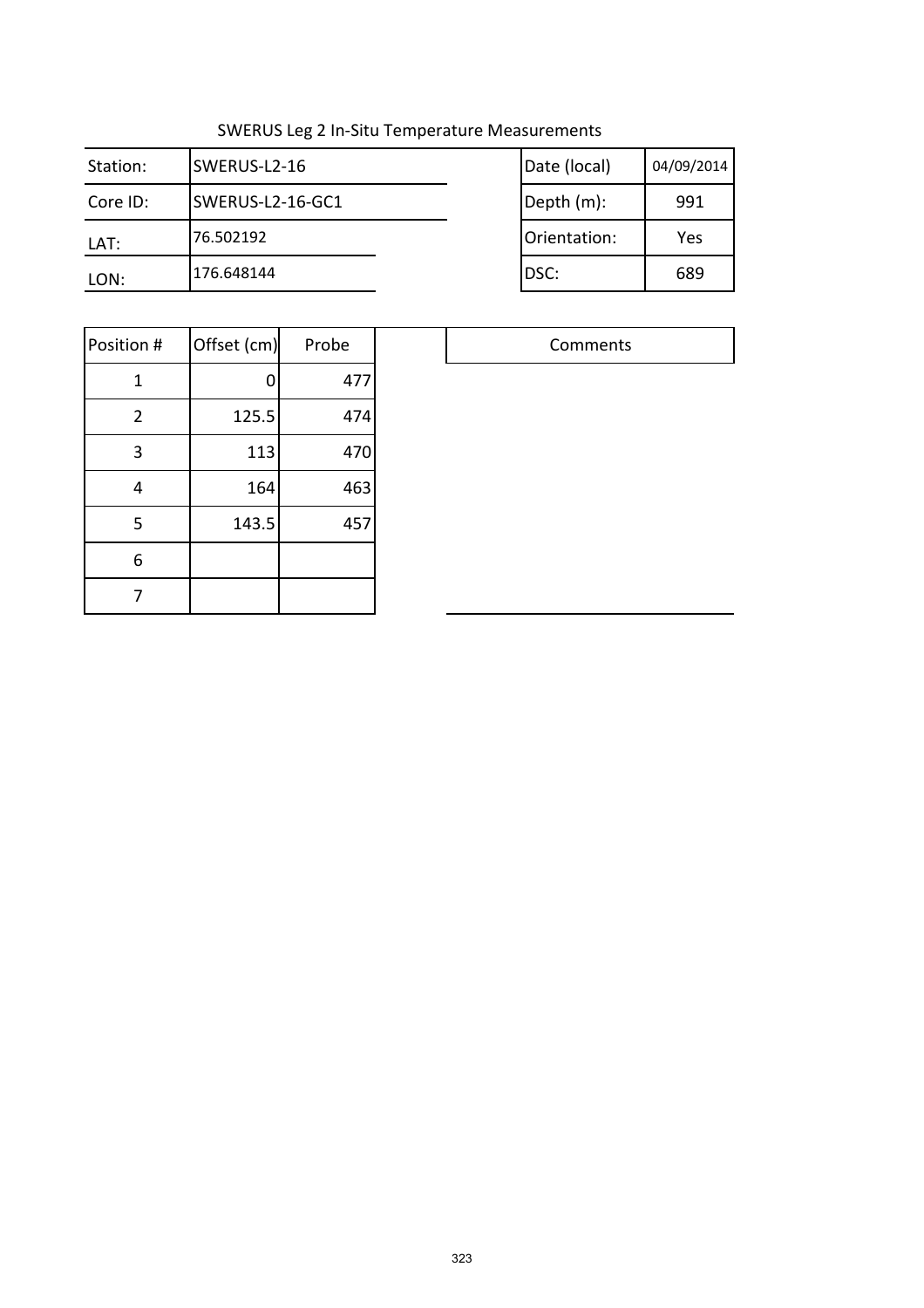| Station: | SWERUS-L2-17     | Date (local) | 04/09/2014 |
|----------|------------------|--------------|------------|
| Core ID: | SWERUS-L2-17-PC1 | Depth (m):   | 977        |
| LAT:     | 76.464618        | Orientation: | Yes        |
| LON:     | 176.723823       | DSC:         | 689        |

| Date (local) | 04/09/2014 |
|--------------|------------|
| Depth (m):   | 977        |
| Orientation: | Yes        |
| DSC:         | 689        |

| Position #     | Offset (cm) | Probe |
|----------------|-------------|-------|
| 1              | 0           | 477   |
| $\overline{2}$ | 211         | 474   |
| 3              | 150         | 470   |
| 4              | 163         | 463   |
| 5              | 192.5       | 457   |
| 6              |             |       |
|                |             |       |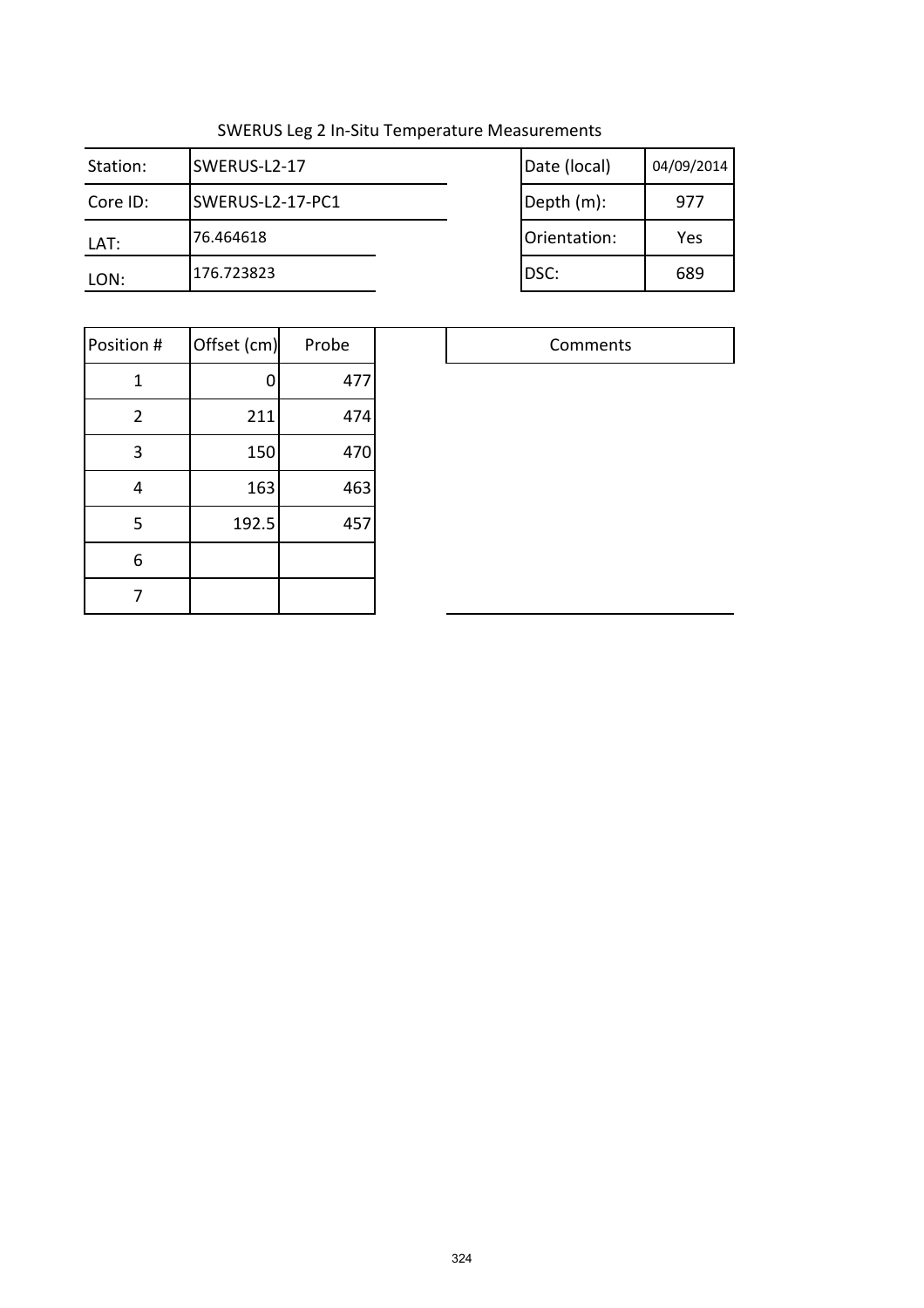| Station: | SWERUS-L2-18     | Date (local) | 05/09/2014 |
|----------|------------------|--------------|------------|
| Core ID: | SWERUS-L2-18-GC1 | Depth (m):   | 351        |
| LAT:     | 76.411590        | Orientation: | Yes        |
| LON:     | 173.788235       | DSC:         | 696        |

| Date (local) | 05/09/2014 |
|--------------|------------|
| Depth (m):   | 351        |
| Orientation: | Yes        |
| DSC:         | 696        |

| Position #     | Offset (cm) | Probe |  |
|----------------|-------------|-------|--|
| 1              | 0           | 477   |  |
| $\overline{2}$ | 125.5       | 474   |  |
| 3              | 113         | 470   |  |
| 4              | 164         | 463   |  |
| 5              | 143.5       | 457   |  |
| 6              |             |       |  |
|                |             |       |  |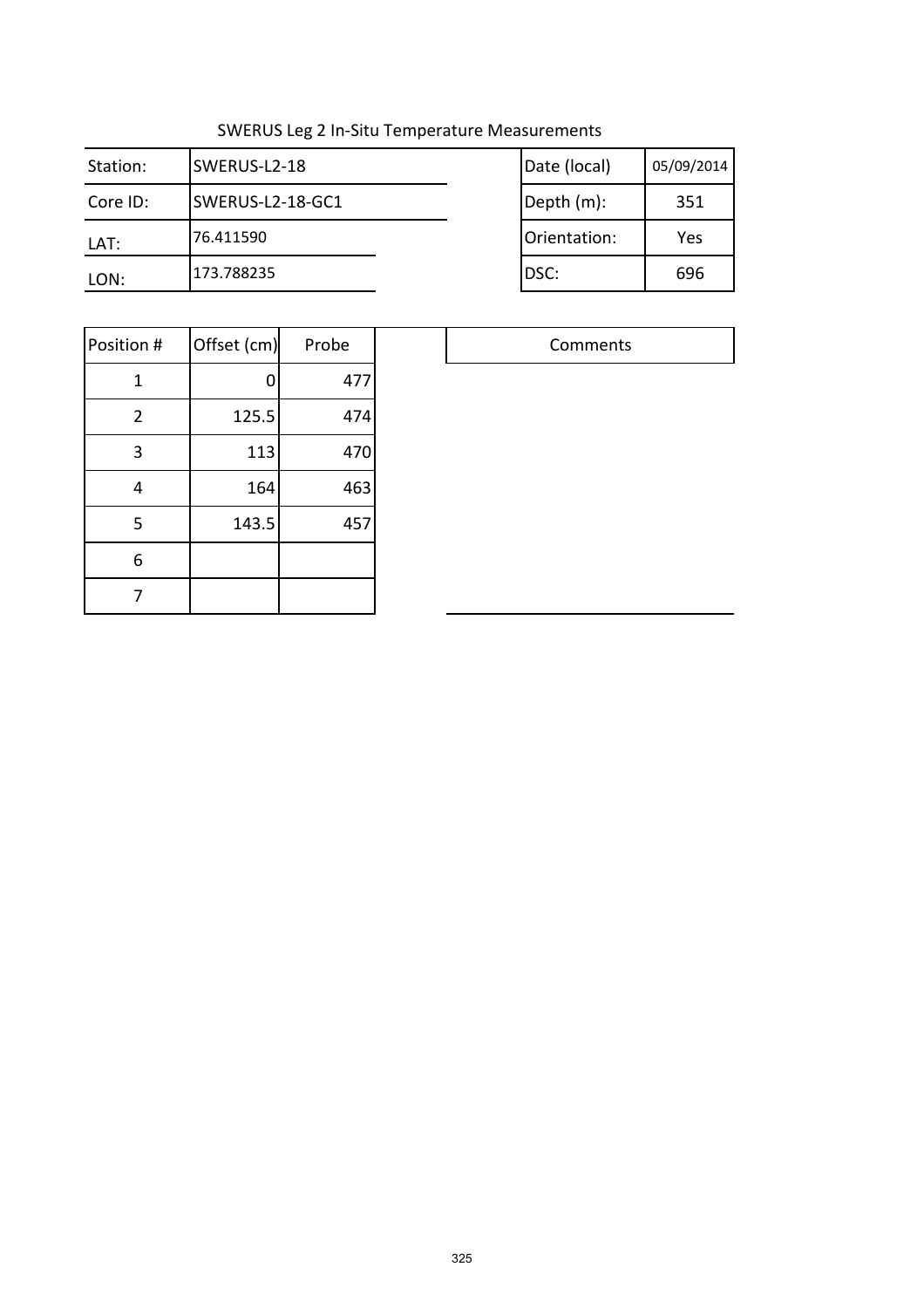| Station: | SWERUS-L2-18     | Date (local) | 05/09/2014 |
|----------|------------------|--------------|------------|
| Core ID: | SWERUS-L2-18-GC2 | Depth (m):   | 340        |
| LAT:     | 76.407537        | Orientation: | Yes        |
| LON:     | 173.919637       | DSC:         | 696        |

| Date (local) | 05/09/2014 |
|--------------|------------|
| Depth (m):   | 340        |
| Orientation: | Yes        |
| DSC:         | 696        |

| Position #     | Offset (cm) | Probe |
|----------------|-------------|-------|
| 1              |             | 477   |
| $\overline{2}$ | 125.5       | 474   |
| 3              | 113         | 470   |
| $\overline{4}$ | 164         | 463   |
| 5              | 143.5       | 457   |
| 6              |             |       |
|                |             |       |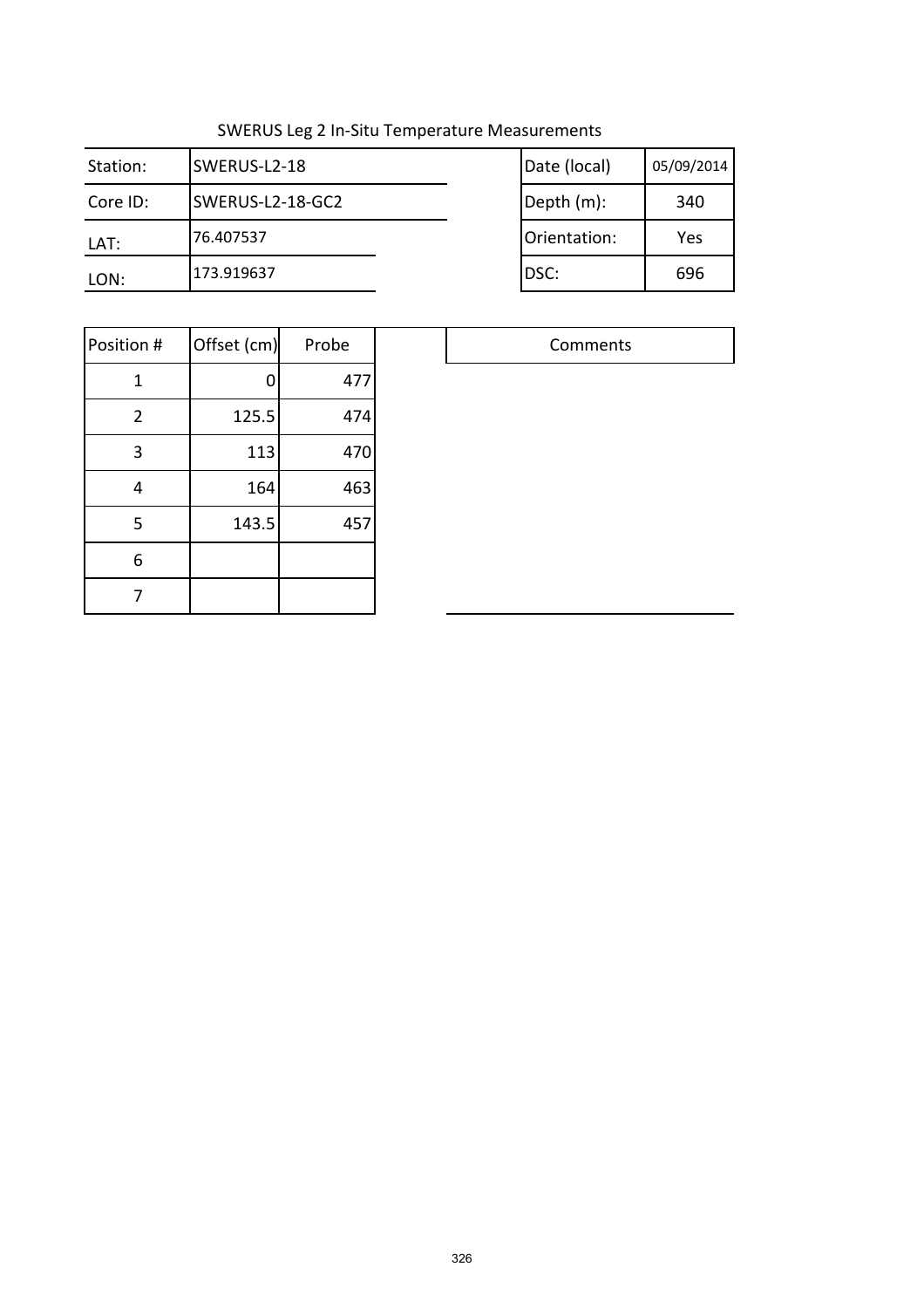$\overline{\phantom{a}}$ 

| Station: | SWERUS-L2-19     | Date (local) | 07/09/2014 |
|----------|------------------|--------------|------------|
| Core ID: | SWERUS-L2-19-GC1 | Depth (m):   | 104        |
| LAT:     | 77.090994        | Orientation: | Yes        |
| LON:     | 162.617593       | DSC:         | 696        |

| Date (local) | 07/09/2014 |
|--------------|------------|
| Depth (m):   | 104        |
| Orientation: | Yes        |
| DSC:         | 696        |

| Position #     | Offset (cm) | Probe |
|----------------|-------------|-------|
| 1              | 0           | 477   |
| $\overline{2}$ | 125.5       | 474   |
| 3              | 113         | 470   |
| 4              | 164         | 463   |
| 5              | 143.5       | 457   |
| 6              |             |       |
|                |             |       |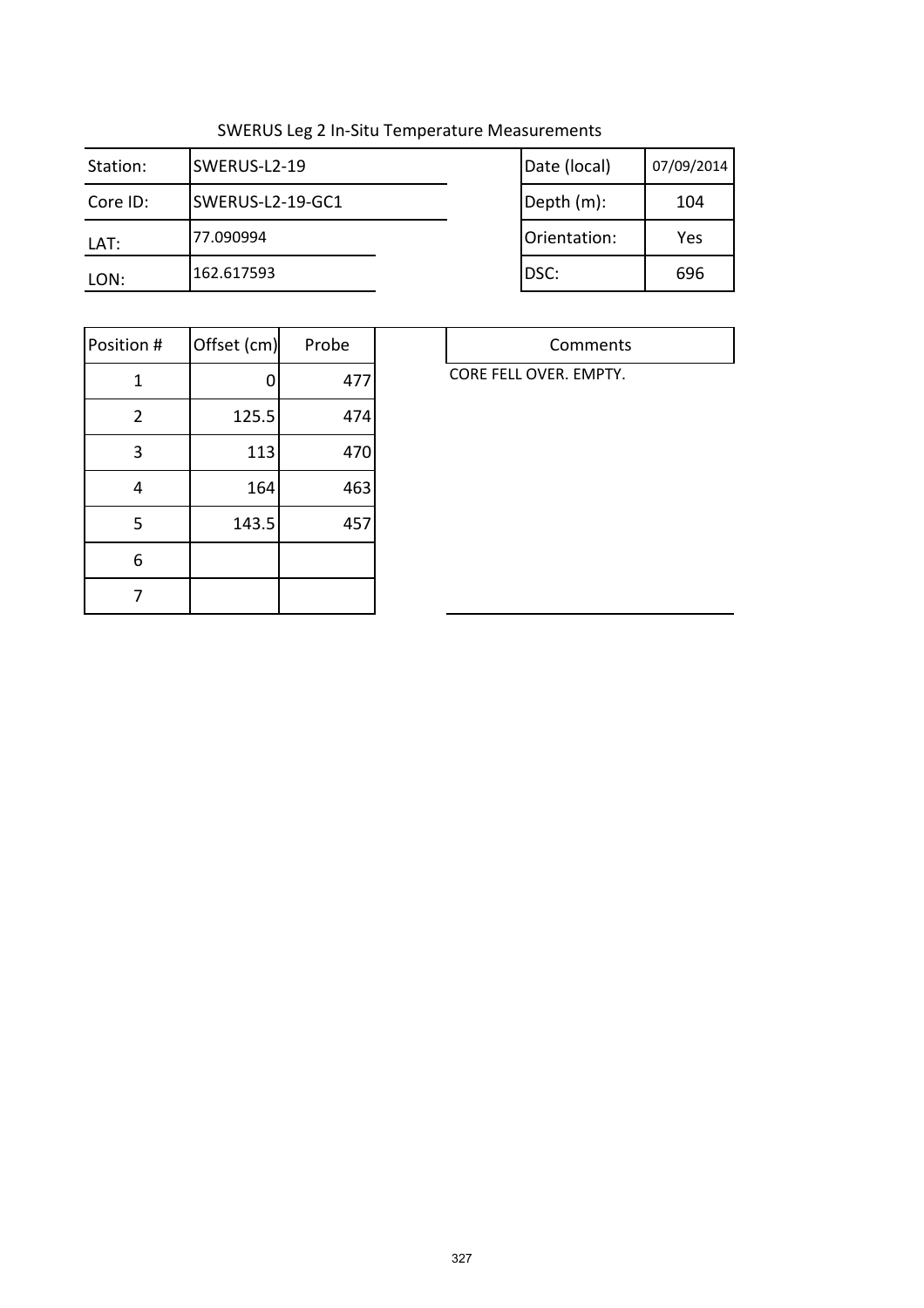| Station: | SWERUS-L2-20     | Date (local) | 07/09/2014 |
|----------|------------------|--------------|------------|
| Core ID: | SWERUS-L2-20-GC1 | Depth (m):   | 115        |
| LAT:     | 77.359052        | Orientation: | Yes        |
| LON:     | 163.033304       | IDSC:        | 696        |

| Date (local) | 07/09/2014 |
|--------------|------------|
| Depth (m):   | 115        |
| Orientation: | Yes        |
| DSC:         | 696        |

| Position #     | Offset (cm) | Probe |
|----------------|-------------|-------|
| 1              | 0           | 477   |
| $\overline{2}$ | 125.5       | 474   |
| 3              | 113         | 470   |
| 4              | 164         | 463   |
| 5              | 143.5       | 457   |
| 6              |             |       |
|                |             |       |

**Diamict**. Only 2 probes penetrated.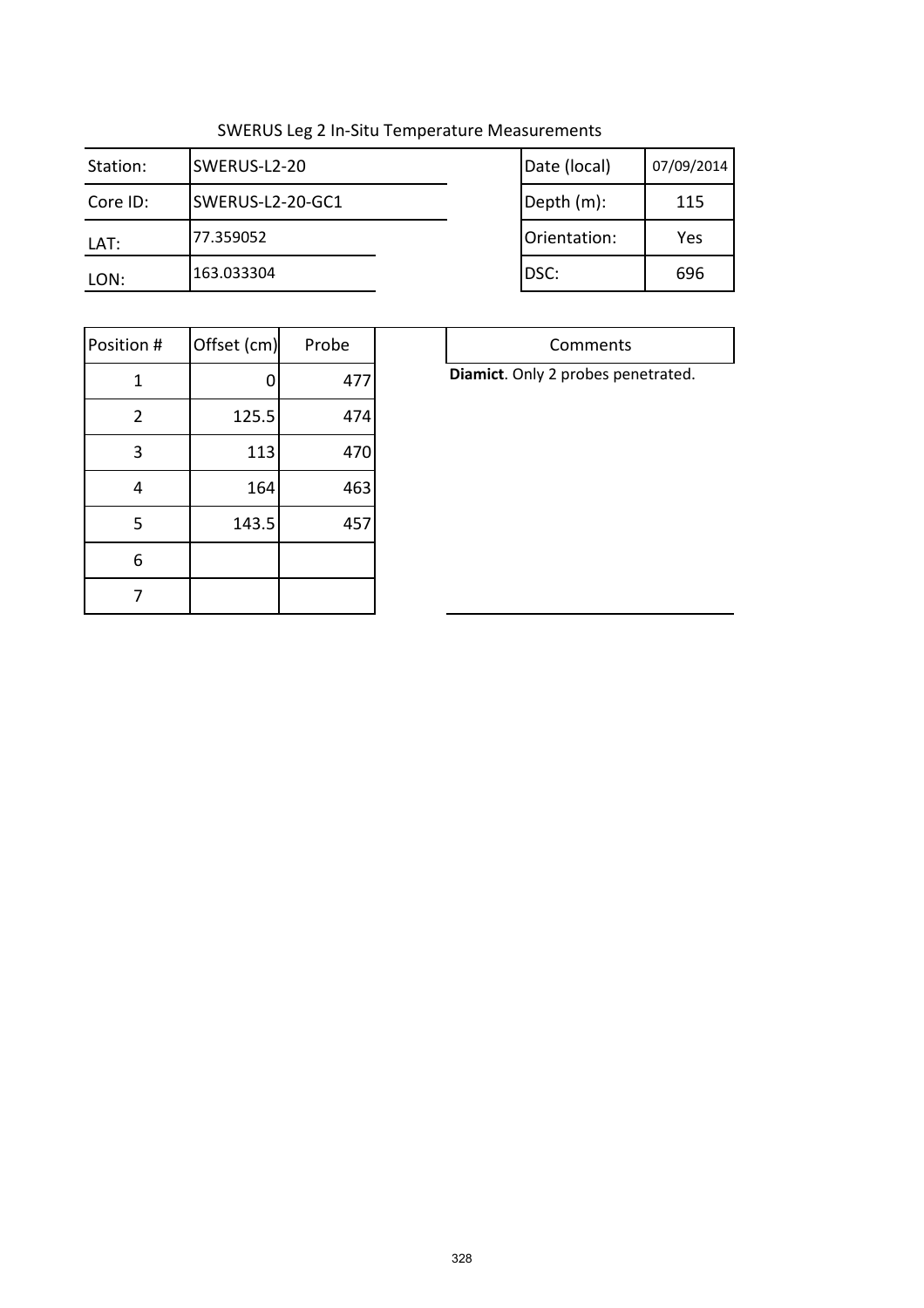| Station: | SWERUS-L2-22     | Date (local) | 08/09/2014 |
|----------|------------------|--------------|------------|
| Core ID: | SWERUS-L2-22-GC1 | Depth (m):   | 368        |
| LAT:     | 78.228240        | Orientation: | Yes        |
| LON:     | 164.387534       | DSC:         | 696        |

| Date (local) | 08/09/2014 |
|--------------|------------|
| Depth (m):   | 368        |
| Orientation: | Yes        |
| DSC:         | 696        |

Comments

| Position #     | Offset (cm) | Probe |
|----------------|-------------|-------|
| 1              | 0           | 477   |
| $\overline{2}$ | 125.5       | 474   |
| 3              | 113         | 470   |
| 4              | 164         | 463   |
| 5              | 143.5       | 457   |
| 6              |             |       |
|                |             |       |

**Diamict**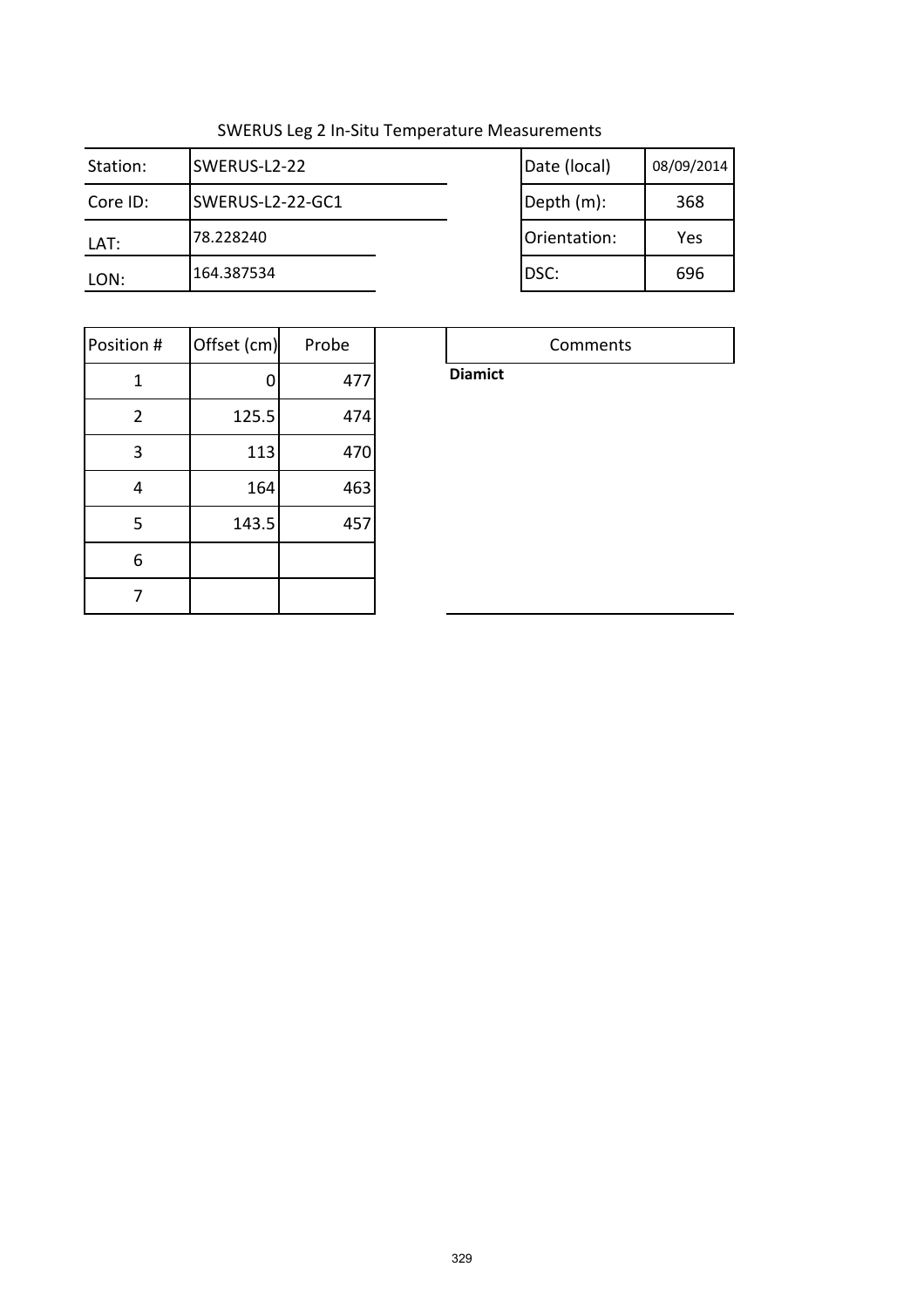| Station: | SWERUS-L2-22     | Date (local) | 08/09/2014 |
|----------|------------------|--------------|------------|
| Core ID: | SWERUS-L2-22-PC1 | Depth (m):   | 364        |
| LAT:     | 78.222926        | Orientation: | Yes        |
| LON:     | 164.461842       | DSC:         | 696        |

| Date (local) | 08/09/2014 |
|--------------|------------|
| Depth (m):   | 364        |
| Orientation: | Yes        |
| DSC:         | 696        |

| Position #     | Offset (cm) | Probe |
|----------------|-------------|-------|
| 1              | 0           | 477   |
| $\overline{2}$ | 211         | 474   |
| 3              | 150         | 470   |
| 4              | 165         | 463   |
| 5              | 189.5       | 457   |
| 6              |             |       |
|                |             |       |

#### **Very Straight penetration.**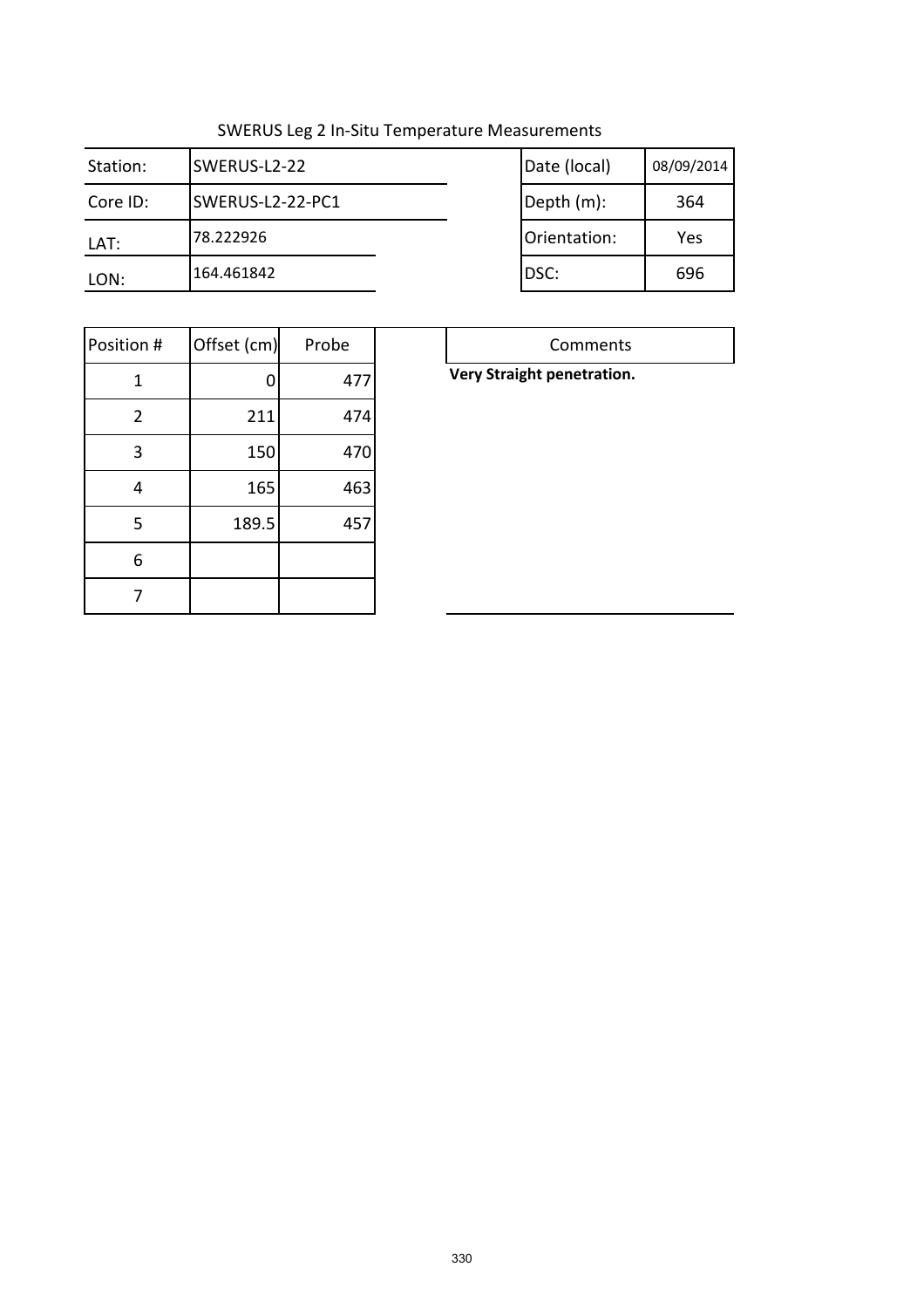| Station: | SWERUS-L2-23     | Date (local) | 08/09/2014 |
|----------|------------------|--------------|------------|
| Core ID: | SWERUS-L2-23-GC1 | Depth (m):   | 508        |
| LAT:     | 78.660932        | Orientation: | Yes        |
| LON:     | 165.015603       | DSC:         | 696        |

| Date (local) | 08/09/2014 |
|--------------|------------|
| Depth (m):   | 508        |
| Orientation: | Yes        |
| DSC:         | 696        |
|              |            |

| Position #     | Offset (cm) | Probe |
|----------------|-------------|-------|
| 1              | 0           | 477   |
| $\overline{2}$ | 125.5       | 474   |
| 3              | 113         | 470   |
| 4              | 164         | 463   |
| 5              | 143.5       | 457   |
| 6              |             |       |
|                |             |       |

|  | Bottom 4 appear to have penetrated. |
|--|-------------------------------------|
|  |                                     |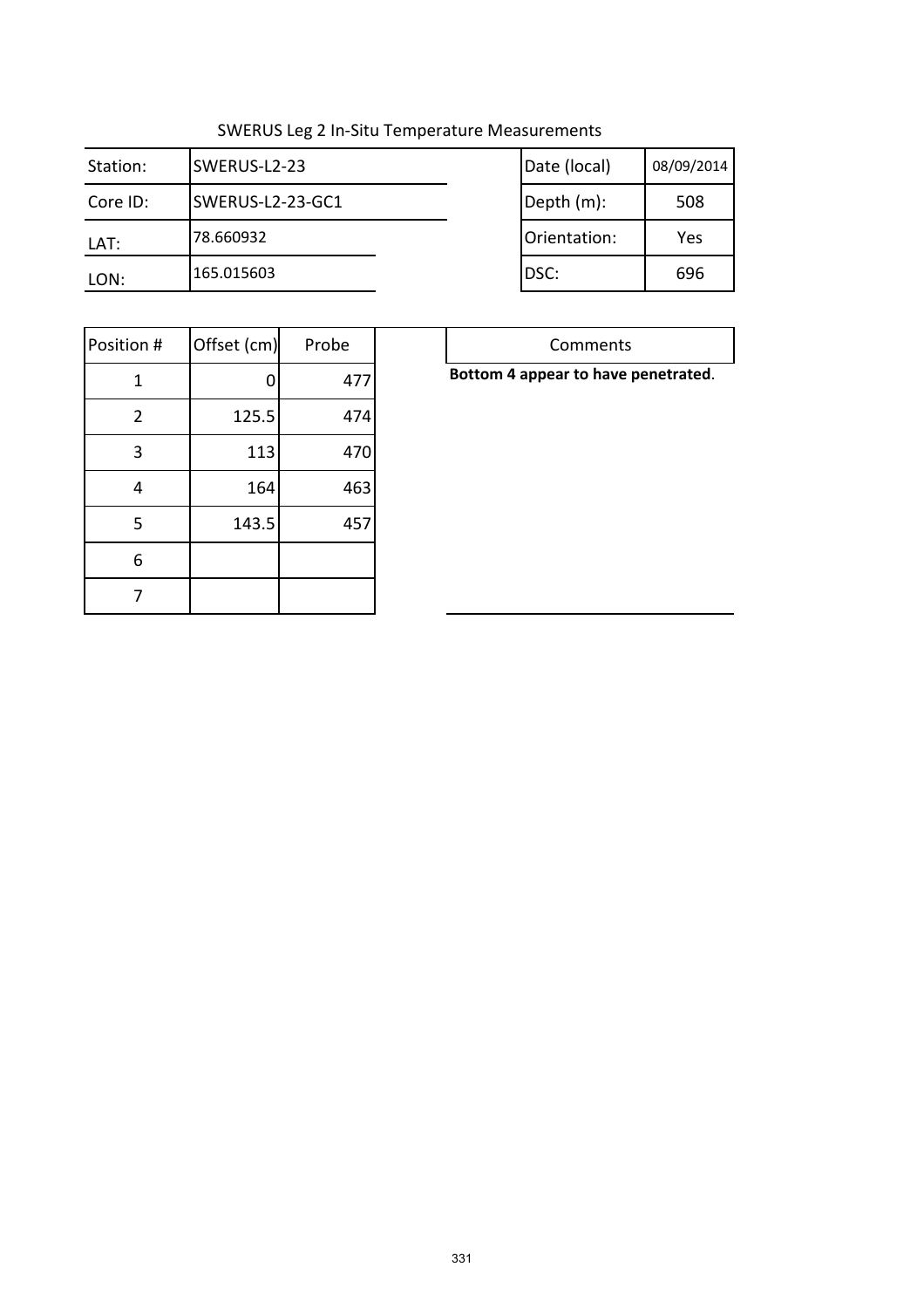| Station: | SWERUS-L2-24     | Date (local) | 09/09/2014 |
|----------|------------------|--------------|------------|
| Core ID: | SWERUS-L2-24-GC1 | Depth (m):   | 964        |
| LAT:     | 78.796922        | Orientation: | Yes        |
| LON:     | 165.366530       | DSC:         | 689        |

| Date (local) | 09/09/2014 |
|--------------|------------|
| Depth (m):   | 964        |
| Orientation: | Yes        |
| DSC:         | 689        |

| Position #     | Offset (cm) | Probe |
|----------------|-------------|-------|
| 1              | 0           | 477   |
| $\overline{2}$ | 125.5       | 474   |
| 3              | 113         | 470   |
| 4              | 164         | 463   |
| 5              | 143.5       | 457   |
| 6              |             |       |
|                |             |       |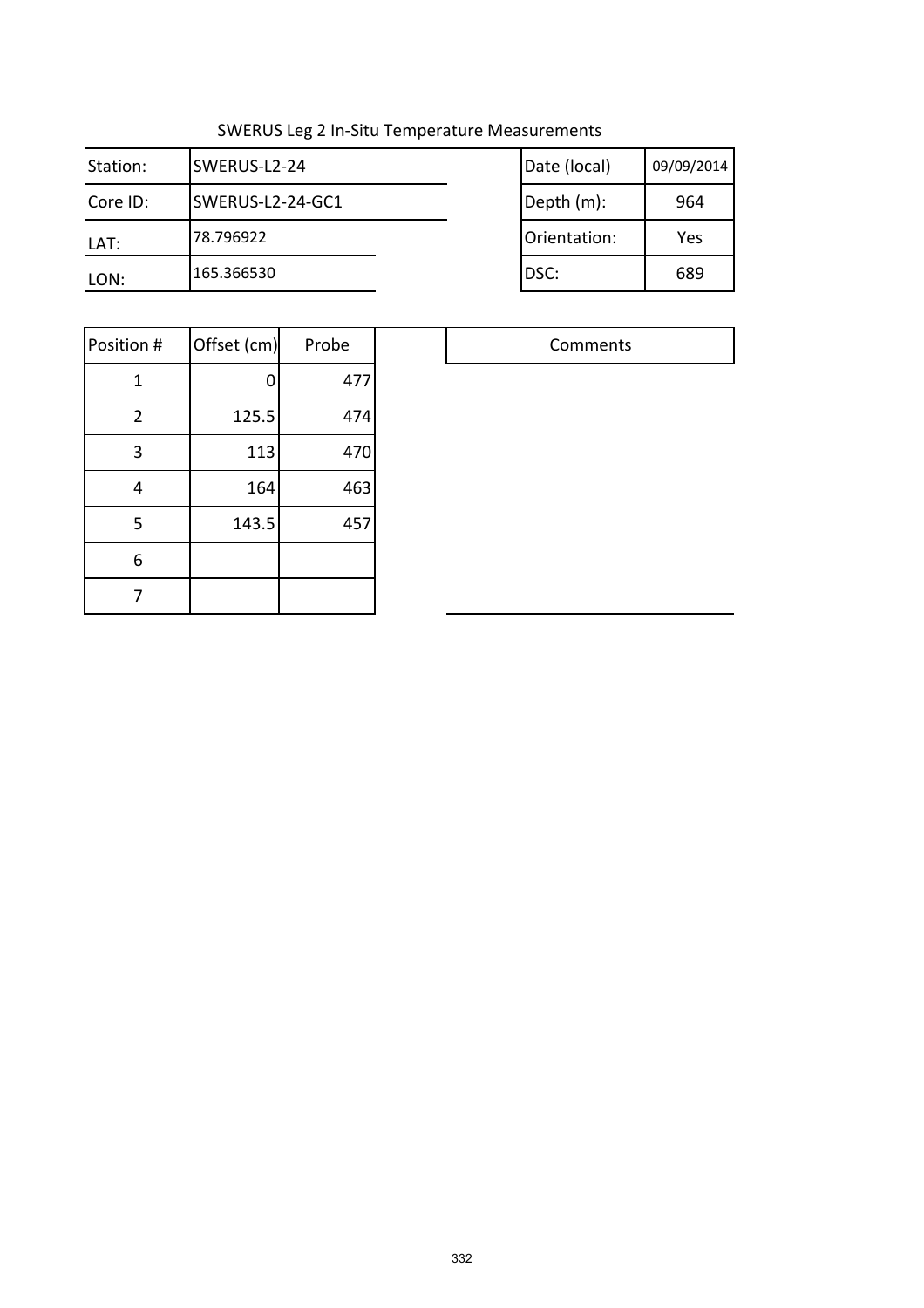| Station: | SWERUS-L2-26     | Date (local) | 11/09/2014 |
|----------|------------------|--------------|------------|
| Core ID: | SWERUS-L2-26-PC1 | Depth (m):   | 395        |
| LAT:     | 79.749284        | Orientation: | Yes        |
| LON:     | 154.400991       | DSC:         | 696        |

| Date (local) | 11/09/2014 |
|--------------|------------|
| Depth (m):   | 395        |
| Orientation: | Yes        |
| DSC:         | 696        |

| Position #     | Offset (cm) | Probe |
|----------------|-------------|-------|
| 1              |             | 477   |
| $\overline{2}$ | 211         | 474   |
| 3              | 151         | 470   |
| 4              | 158         | 463   |
| 5              | 195         | 457   |
| 6              |             |       |
|                |             |       |

| Comments                                                                                       |
|------------------------------------------------------------------------------------------------|
| FELL OVER, FULL OF SILT/SAND. Temp<br>probes and DSC have a 5 minute offset<br>in start times. |
|                                                                                                |
|                                                                                                |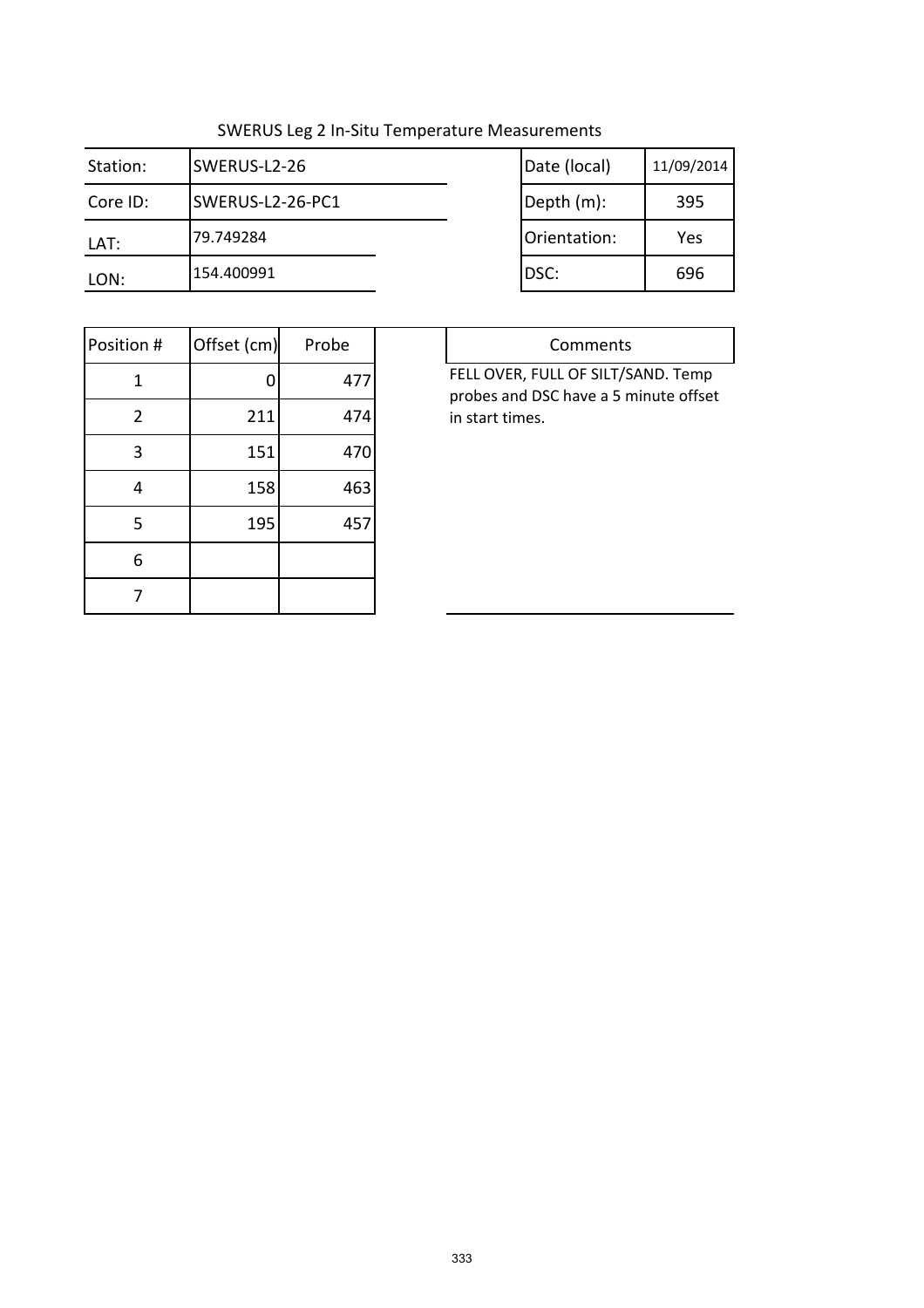| Station: | SWERUS-L2-28     | Date (local) | 11/09/2014 |
|----------|------------------|--------------|------------|
| Core ID: | SWERUS-L2-28-GC1 | Depth (m):   | 1143       |
| LAT:     | 79.924453        | Orientation: | Yes        |
| LON:     | 154.395755       | DSC:         | 696        |

| Date (local) | 11/09/2014 |
|--------------|------------|
| Depth (m):   | 1143       |
| Orientation: | Yes        |
| DSC:         | 696        |

| Position #     | Offset (cm) | Probe |  |
|----------------|-------------|-------|--|
| 1              | O           | 477   |  |
| $\overline{2}$ | 126         | 474   |  |
| 3              | 113         | 470   |  |
| 4              | 164         | 463   |  |
| 5              | 143         | 457   |  |
| 6              |             |       |  |
|                |             |       |  |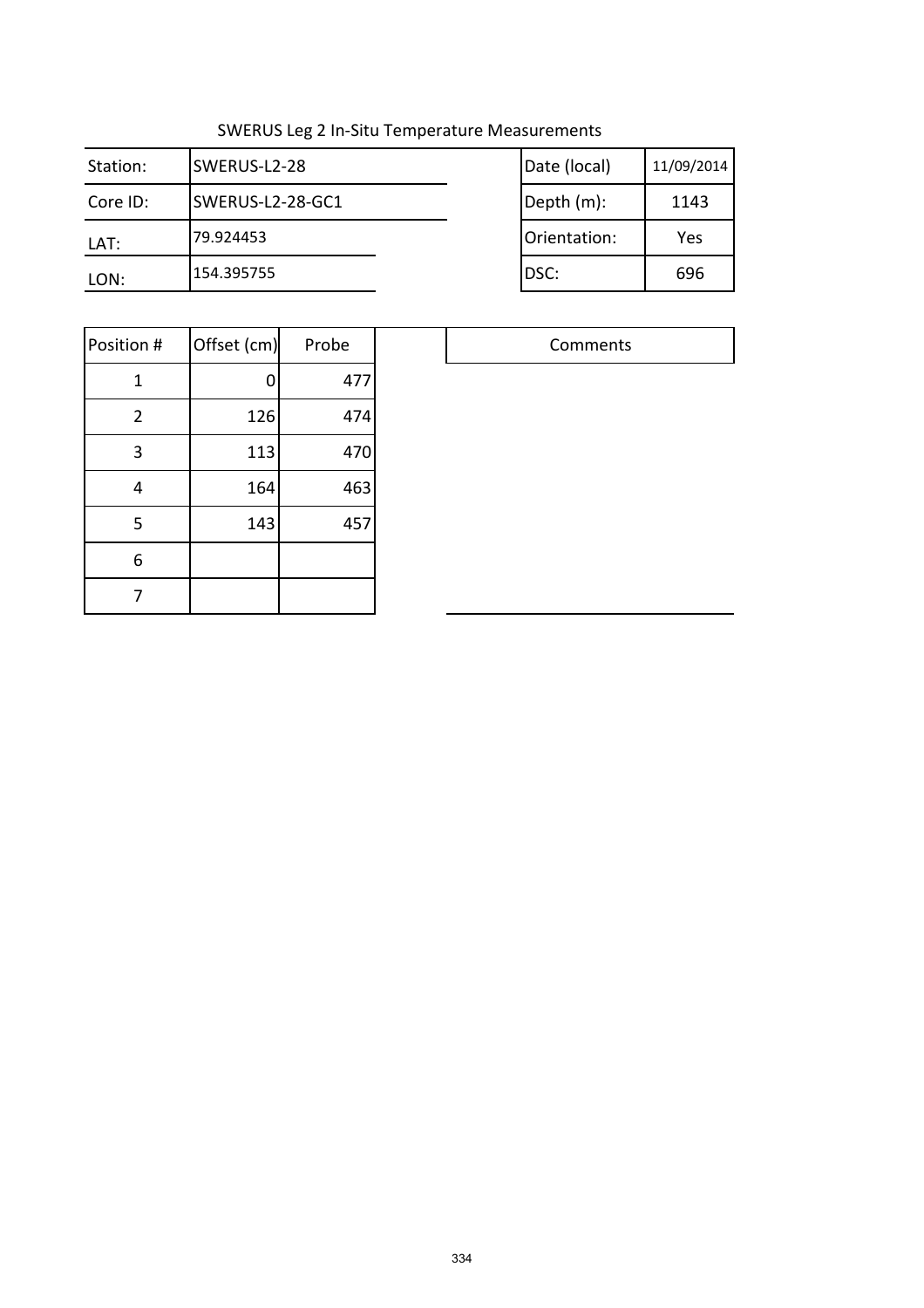| Station: | SWERUS-L2-29     | Date (local) | 13/09/2014 |
|----------|------------------|--------------|------------|
| Core ID: | SWERUS-L2-29-GC1 | Depth (m):   | 824        |
| LAT:     | 81.299356        | Orientation: | Yes        |
| LON:     | 141.782550       | DSC:         | 696        |

| Date (local) | 13/09/2014 |
|--------------|------------|
| Depth (m):   | 824        |
| Orientation: | Yes        |
| DSC:         | 696        |

| Position #     | Offset (cm) | Probe |  |
|----------------|-------------|-------|--|
| 1              | 0           | 477   |  |
| $\overline{2}$ | 125.5       | 474   |  |
| 3              | 113         | 470   |  |
| 4              | 164         | 463   |  |
| 5              | 143.5       | 457   |  |
| 6              |             |       |  |
|                |             |       |  |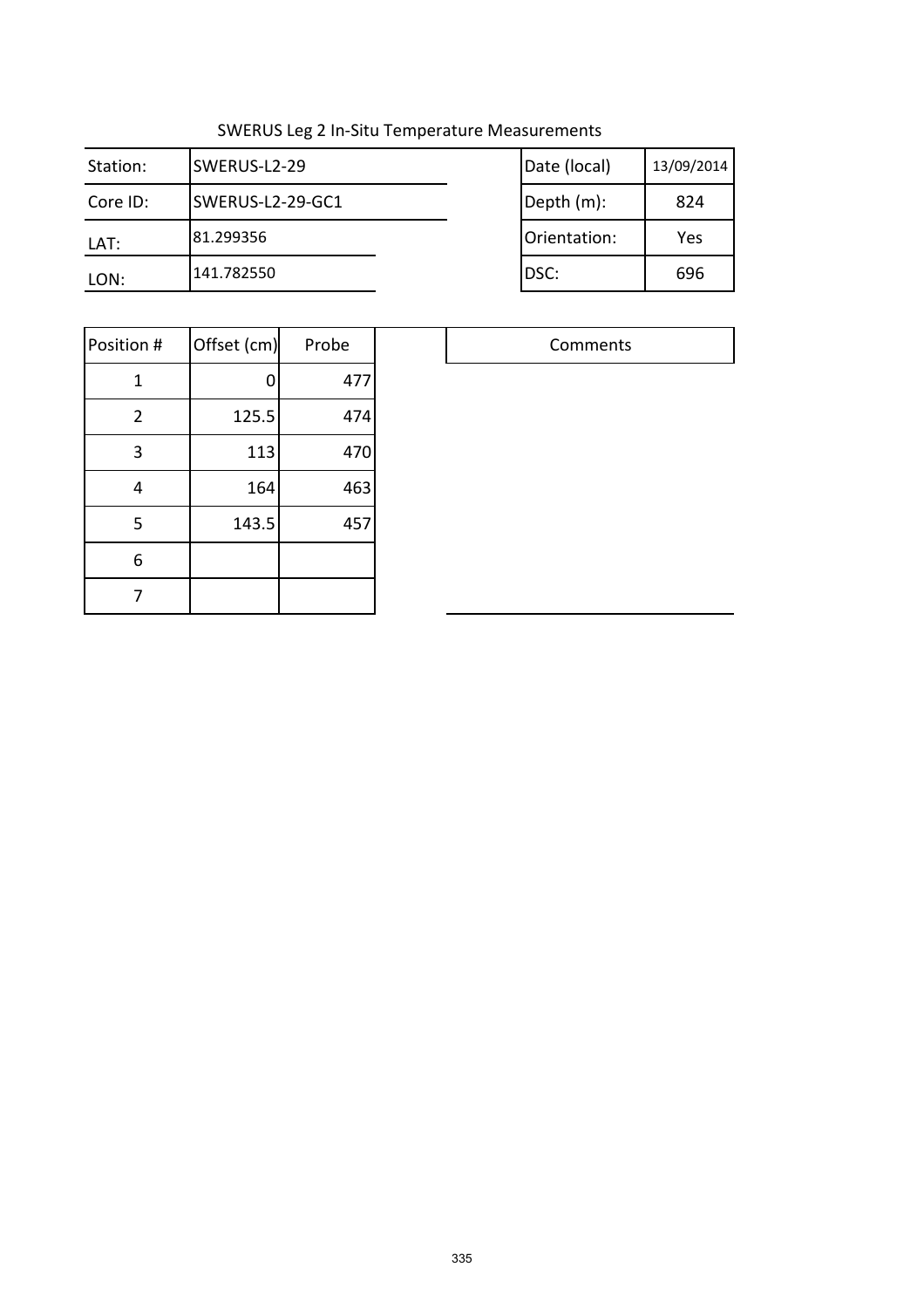| Station: | SWERUS-L2-29     | Date (local) | 13/09/2014 |
|----------|------------------|--------------|------------|
| Core ID: | SWERUS-L2-29-PC1 | Depth (m):   | 899        |
| LAT:     | 81.325804        | Orientation: | Yes        |
| LON:     | 141.749169       | DSC:         | 689        |

| Date (local) | 13/09/2014 |
|--------------|------------|
| Depth (m):   | 899        |
| Orientation: | Yes        |
| DSC:         | 689        |

| Position #     | Offset (cm) | Probe |  |
|----------------|-------------|-------|--|
| 1              | 0           | 477   |  |
| $\overline{2}$ | 211         | 474   |  |
| 3              | 151         | 470   |  |
| 4              | 157         | 463   |  |
| 5              | 194.5       | 457   |  |
| 6              |             |       |  |
|                |             |       |  |

|    | Comments |
|----|----------|
| 7  |          |
| 14 |          |
| 70 |          |
| 53 |          |
| 57 |          |
|    |          |
|    |          |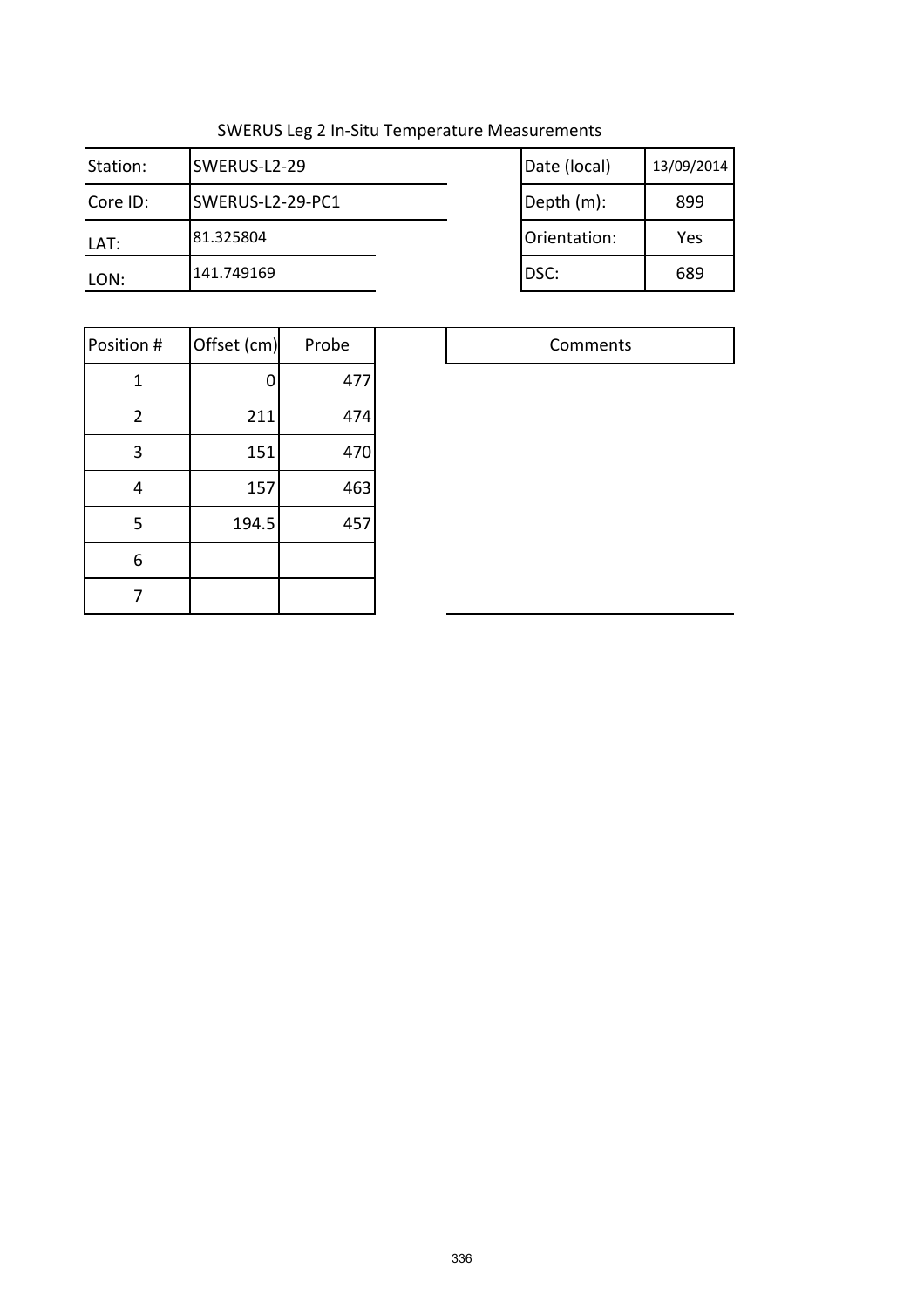| Station: | SWERUS-L2-30      | Date (local) | 14/09/2014 |
|----------|-------------------|--------------|------------|
| Core ID: | SWERUS-L2-30-SGC1 | Depth (m):   | 1665       |
| LAT:     | 80.466985         | Orientation: | Yes        |
| LON:     | 143.028528        | DSC:         | 689        |

| Date (local) | 14/09/2014 |
|--------------|------------|
| Depth (m):   | 1665       |
| Orientation: | Yes        |
| DSC:         | 689        |

| Position #     | Offset (cm) | Probe |  |
|----------------|-------------|-------|--|
| 1              | 0           | 477   |  |
| $\overline{2}$ | 139         | 474   |  |
| 3              | 161         | 470   |  |
| 4              | 146         | 463   |  |
| 5              | 95          | 457   |  |
| 6              |             |       |  |
|                |             |       |  |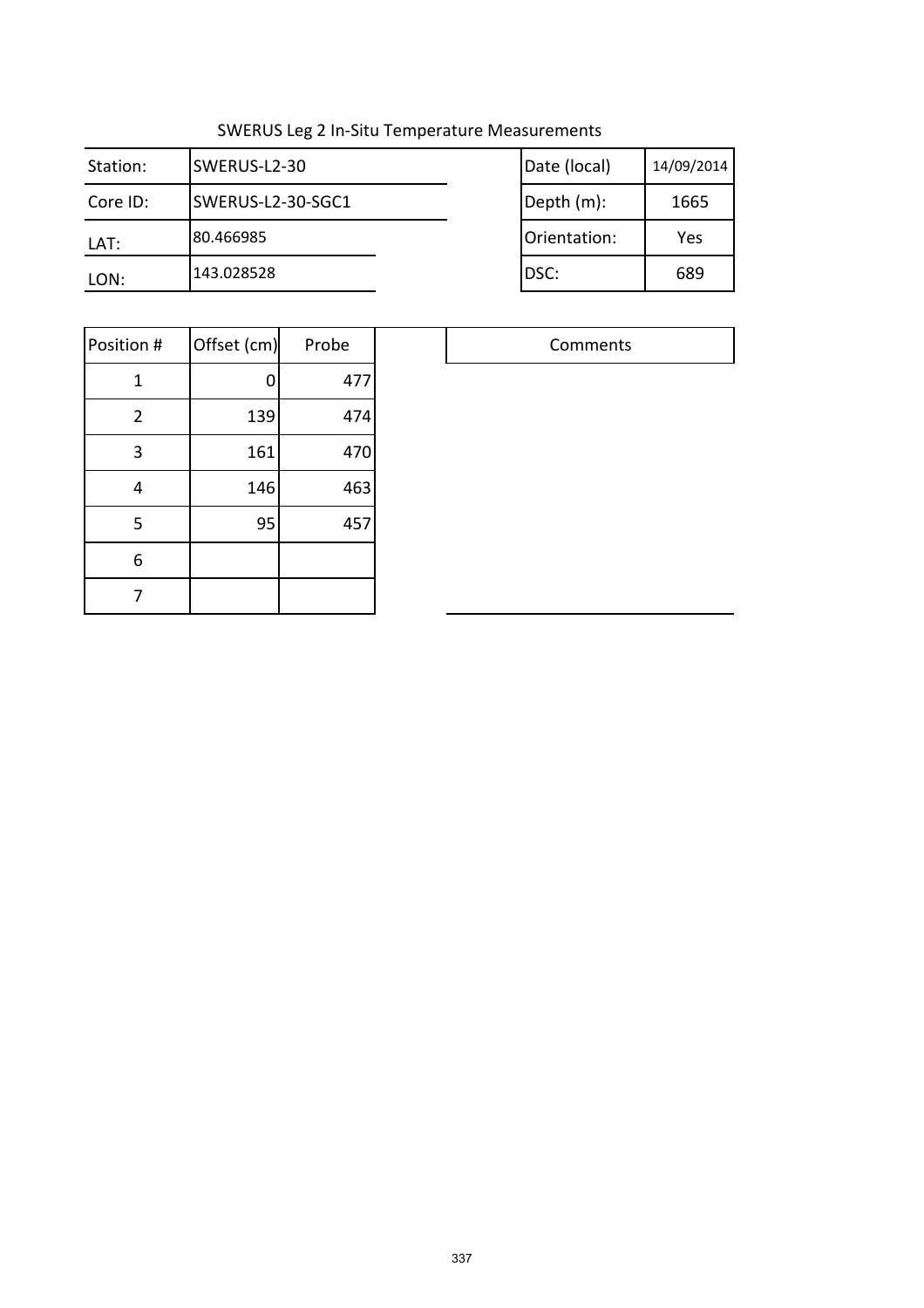| Station: | SWERUS-L2-31     | Date (local) | 15/09/2014 |
|----------|------------------|--------------|------------|
| Core ID: | SWERUS-L2-31-PC1 | Depth (m):   | 1120       |
| LAT:     | 79.914841        | Orientation: | Yes        |
| LON:     | 143.233458       | DSC:         |            |

| Date (local) | 15/09/2014 |
|--------------|------------|
| Depth (m):   | 1120       |
| Orientation: | Yes        |
| DSC:         |            |

| Position #     | Offset (cm) | Probe |  |
|----------------|-------------|-------|--|
| 1              |             | 477   |  |
| $\overline{2}$ | 210         | 474   |  |
| 3              | 152         | 470   |  |
| 4              | 156.5       | 463   |  |
| 5              | 124         | 457   |  |
| 6              | 72          | 478   |  |
|                |             |       |  |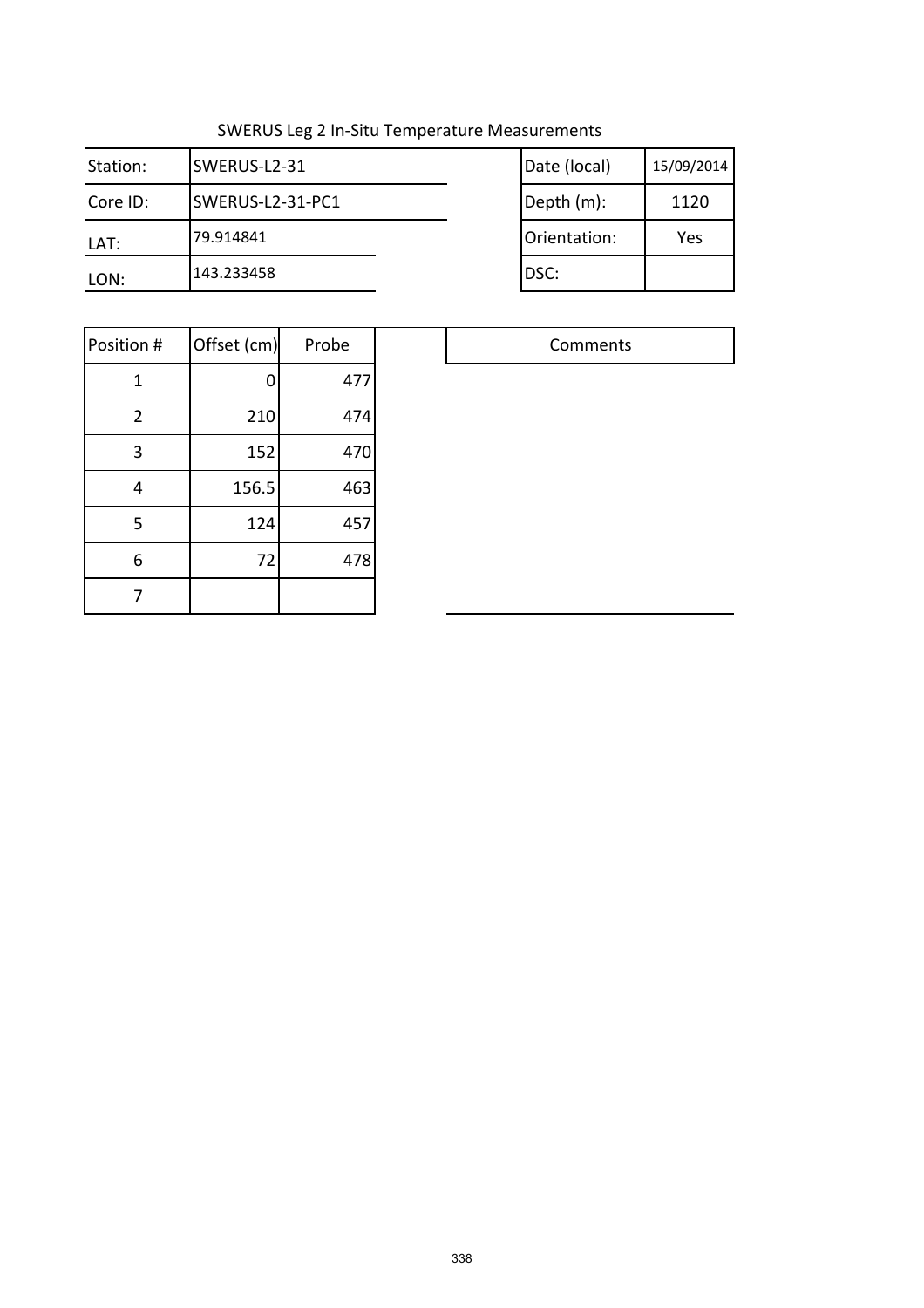| Station: | SWERUS-L2-32     | Date (local) | 20/09/2014 |
|----------|------------------|--------------|------------|
| Core ID: | SWERUS-L2-32-GC1 | Depth (m):   | 834        |
| LAT:     | 85.132313        | Orientation: | Yes        |
| LON:     | '151.569013      | DSC:         | 689        |

| Date (local) | 20/09/2014 |
|--------------|------------|
| Depth (m):   | 834        |
| Orientation: | Yes        |
| DSC:         | 689        |

| Position #     | Offset (cm) | Probe |  |
|----------------|-------------|-------|--|
| 1              | O           | 457   |  |
| $\overline{2}$ | 125.5       | 463   |  |
| 3              | 113         | 470   |  |
| 4              | 165         | 474   |  |
| 5              | 142.5       | 477   |  |
| 6              |             |       |  |
|                |             |       |  |

| Comments                             |
|--------------------------------------|
| Temp. Probe measurement interval set |
| to 30 seconds by mistake. Maybe      |
| bottom 3 probes penetrated.          |
|                                      |
|                                      |
|                                      |
|                                      |
|                                      |
|                                      |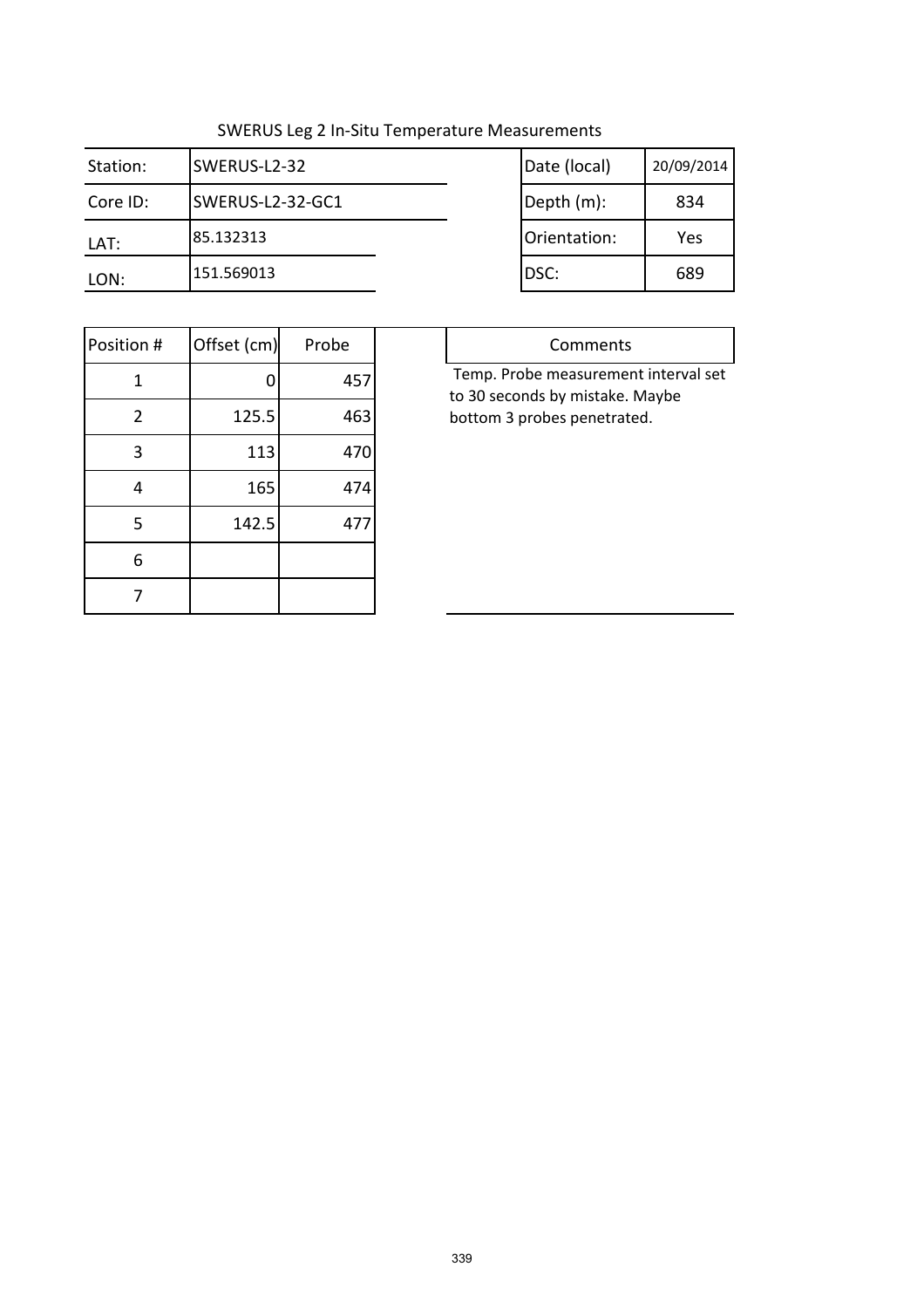| Station: | SWERUS-L2-32     | Date (local) | 20/09/2014 |
|----------|------------------|--------------|------------|
| Core ID: | SWERUS-L2-32-GC2 | Depth (m):   | 828        |
| LAT:     | 185.152613       | Orientation: | Yes        |
| LON:     | 151.664309       | IDSC:        | 689        |

| Date (local) | 20/09/2014 |
|--------------|------------|
| Depth (m):   | 828        |
| Orientation: | Yes        |
| DSC:         | 689        |

| Position #     | Offset (cm) | Probe |
|----------------|-------------|-------|
| 1              |             | 477   |
| $\overline{2}$ | 125.5       | 474   |
| 3              | 113         | 470   |
| 4              | 165         | 463   |
| 5              | 142.5       | 457   |
| 6              |             |       |
|                |             |       |

| Comments                              |
|---------------------------------------|
| Temp. Probe measurement interval set  |
| to 30 seconds by mistake. Maybe       |
| bottom 3 probes penetrated. Probes    |
| activated a couple minutes after core |
| entered water.                        |
|                                       |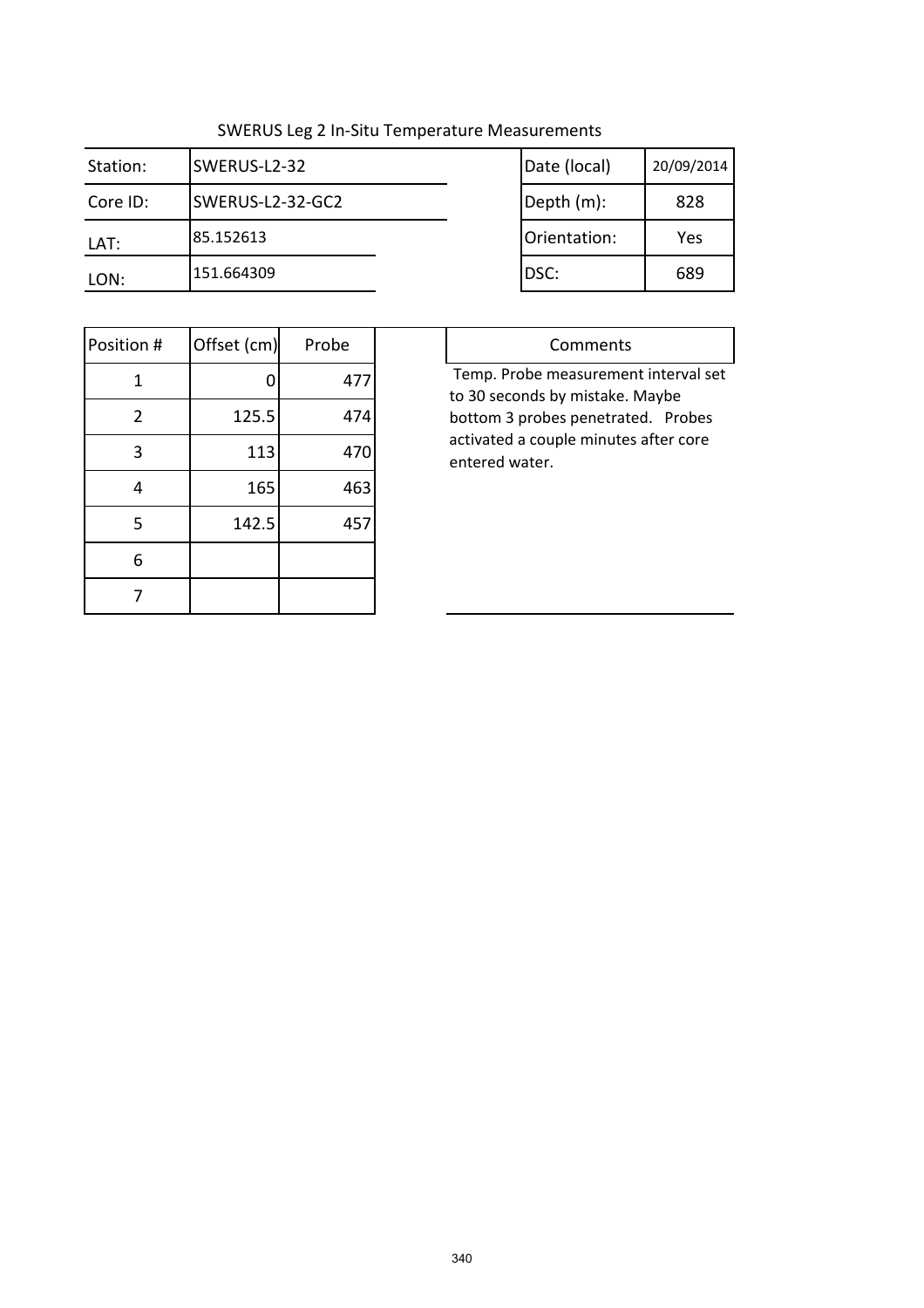| Station: | SWERUS-L2-33     | Date (local) |     |
|----------|------------------|--------------|-----|
| Core ID: | SWERUS-L2-33-GC1 | Depth (m):   | 886 |
| LAT:     | 84.274873        | Orientation: | Yes |
| LON:     | 148.735319       | IDSC:        |     |

| Date (local) |     |
|--------------|-----|
| Depth (m):   | 886 |
| Orientation: | Yes |
| DSC:         |     |

 $\Box$ 

| Position #     | Offset (cm) | Probe |
|----------------|-------------|-------|
| 1              | O           | 477   |
| $\overline{2}$ | 125.5       | 474   |
| 3              | 113         | 470   |
| 4              | 165         | 463   |
| 5              | 142.5       | 457   |
| 6              |             |       |
|                |             |       |

| Comments                         |
|----------------------------------|
| Temp. Probe measurement interval |
| set to 30 seconds by mistake.    |
|                                  |
|                                  |
|                                  |
|                                  |
|                                  |
|                                  |